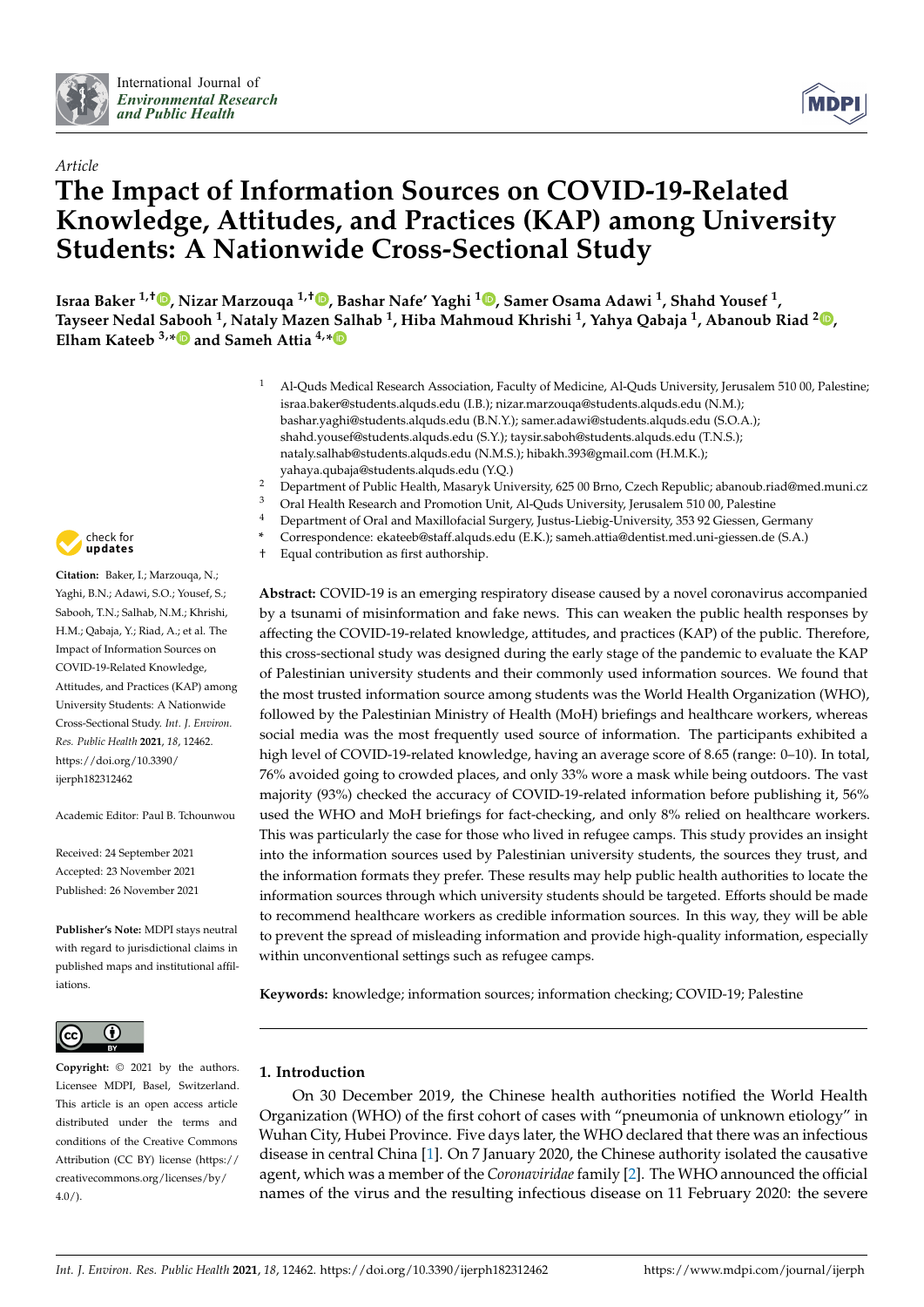acute respiratory syndrome coronavirus-2 (SARS-CoV-2) and the coronavirus disease 2019 (COVID-19), respectively. On 11 March 2020, COVID-19 was officially declared a pandemic, and all of the world's governments were called upon to act accordingly [\[3\]](#page-14-2).

Coronaviruses are enveloped positive-sense, single-stranded RNA viruses. They most commonly cause mild respiratory tract infections. However, some forms can be lethal, such as SARS-CoV-2, which has an incubation period of 2 to 14 days, with a median of approximately 5.1 days [\[4\]](#page-14-3). Many cases are asymptomatic, but if symptoms emerge, the most common are lower respiratory tract symptoms, including fever, shortness of breath, and non-productive cough. Other systems may also be affected, e.g., the gastrointestinal system, with symptoms such as nausea, vomiting, and diarrhea; and the nervous system, with symptoms such as anosmia and dysgeusia [\[5–](#page-14-4)[13\]](#page-15-0). Moreover, dermatologic and oral symptoms have been consistently reported among COVID-19 patients with an overwhelming frequency and a lack of a clear pathophysiologic pathway [\[11](#page-15-1)[,14](#page-15-2)[–18\]](#page-15-3). SARS-CoV-2 is predominantly transmitted via respiratory droplets from coughing or sneezing, especially in closed spaces, and indirect contact by touching surfaces and objects in the immediately surrounding environment of an infected person [\[4,](#page-14-3)[19\]](#page-15-4).

Although many clinical trials were underway globally for the treatment of COVID-19 for a number of months, no antiviral drugs were clinically approved by the Food and Drug Administration (FDA) for the treatment of COVID-19 until recently [\[20\]](#page-15-5). In October 2021, the early results of a phase 2/3 clinical trial revealed that Molnupiravir had a protective effect against hospitalization and mortality due to COVID-19 [\[21\]](#page-15-6). In addition, on 3 December 2020, the WHO authorized the Pfizer-BioNTech vaccine for emergency use for COVID-19 [\[22\]](#page-15-7). Additionally, the Oxford-AstraZeneca COVID-19 vaccine began to roll out in the first quarter of 2021 [\[23\]](#page-15-8). As of September 2021, more than 5.98 billion shots of COVID-19 vaccines had been administered in nearly all countries, with substantial levels of safety and acceptable effectiveness [\[24–](#page-15-9)[30\]](#page-16-0). Prior to the vaccines' authorization, recovery relied entirely on a well-functioning immune system [\[4\]](#page-14-3). Therefore, the focus has moved towards prevention, where many countries have applied wide-ranging quarantines, travel restrictions, sick isolation, contact-tracing, and physical distancing measures to limit the spread of the disease and reduce the number of cases [\[31\]](#page-16-1).

Several epidemiological studies have shown that quarantine policies have reduced COVID-19's transmission and helped "flatten the curve" of active cases, leading to less pressure on the health systems, and higher availability of ventilators, testing kits and intensive care unit beds, in addition to reduced mortality and slower economic deterioration [\[32](#page-16-2)[–34\]](#page-16-3). Unfortunately, this may also have several financial, psychological, and social disadvantages, affecting the already unconventional populations [\[33,](#page-16-4)[35,](#page-16-5)[36\]](#page-16-6).

These anti-pandemic measures had adversely affected universities and mandated teaching methods to move online; however, many study programs, including healthcare programs, were not ready for this abrupt shift [\[35](#page-16-5)[–38\]](#page-16-7). University students are widely depicted as opinion leaders within their local communities when it comes to health-related issues due to their supposedly high levels of health literacy; therefore, their health-related beliefs, knowledge and attitudes are of practical value for primary prevention interventions [\[39](#page-16-8)[–42\]](#page-16-9). Students and academics were severely affected by these measures in various aspects including their attitudes, stress-coping, and information-seeking strategies [\[43](#page-16-10)[–47\]](#page-16-11).

The COVID-19 pandemic started in Palestine on 5 March 2020 in Bethlehem city [\[48\]](#page-16-12). Hence, the Palestinian government declared a nationwide state of emergency on the same day [\[48\]](#page-16-12). In the following months, Palestinian ministers held multiple public press briefings on the updates of the pandemic situation in Palestine, and accordingly implemented movement restrictions in different governorates [\[49\]](#page-16-13). As of 16 November 2021, the Palestinian Ministry of Health (MoH) reported 457,479 COVID-19 cases in Palestine, 2946 of which were active, and 4764 deaths [\[50\]](#page-16-14).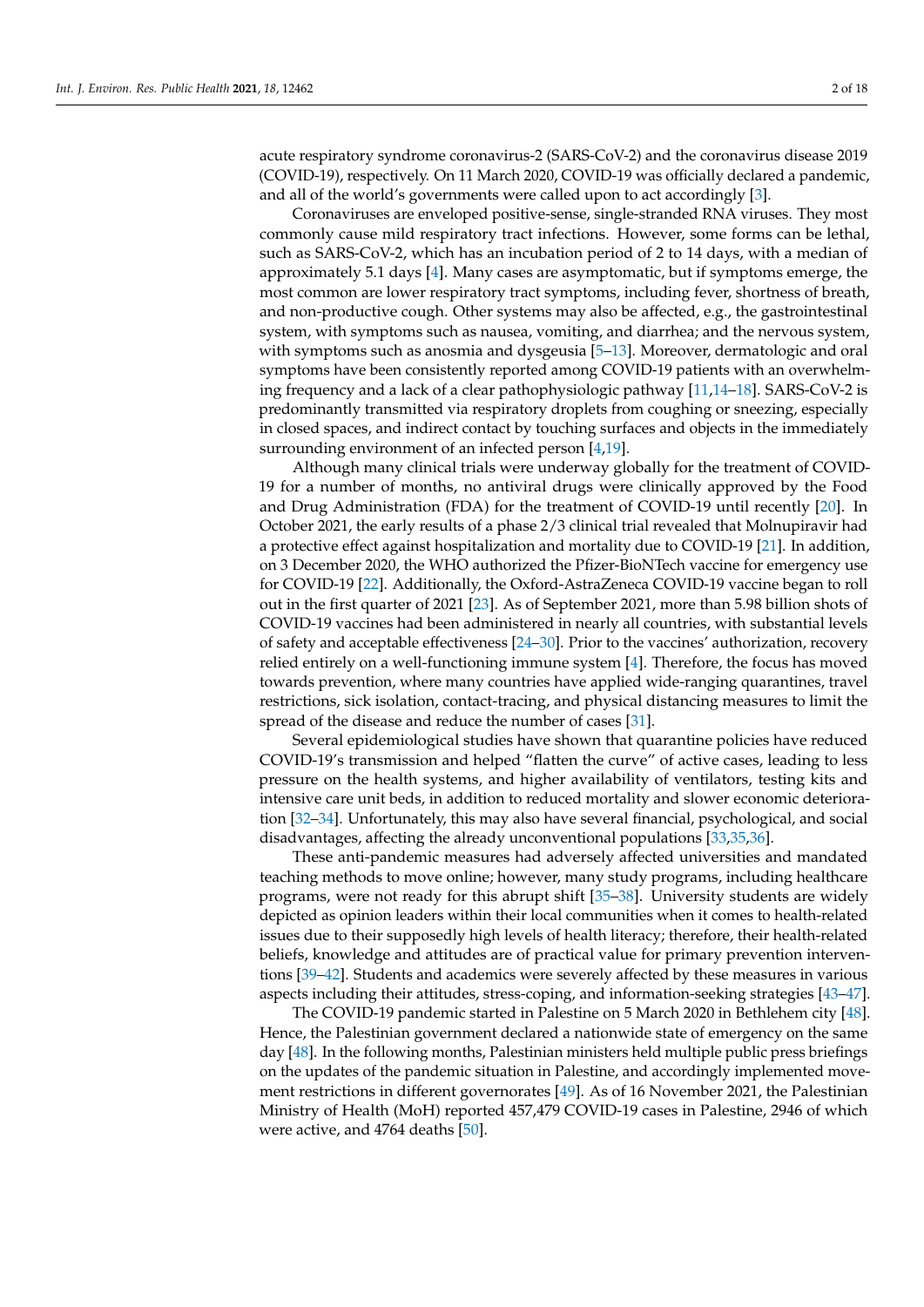With many unanswered questions, it was easy for misinformation to circulate. A trend of "fake news" was flooding social media platforms with fabricated scientific information on the virus's transmission, origins and prevention [\[48](#page-16-12)[,51\]](#page-16-15). Not only do media outlets play a major role in explaining the details of a crisis, but they can also sway the public's political and social views and influence their beliefs [\[52\]](#page-16-16). The WHO had identified the pandemic's risk to Palestine as "very high", mainly due to the lack of medical support [\[50\]](#page-16-14). Therefore, the public's adherence to specialists' recommendations was of particular importance.

The needed cooperation between individuals relies on their belief in the collective efficacy of each person changing their practices [\[53\]](#page-16-17). For example, one study linked understanding the COVID-19 situation to better adherence to health-protective practices, with variable effects of the information sources used [\[54\]](#page-16-18). This was also evident during the swine flu (H1N1) pandemic in 2009, when uncertainty and mistrust in sources of information, both formal and informal, was linked to lower compliance rates with public health instructions [\[55,](#page-16-19)[56\]](#page-16-20).

Several studies have been conducted during the ongoing COVID-19 pandemic to tackle misinformation [\[57\]](#page-16-21). Some have shown that the need for information in times of crises combined with the public nature of social media are important reasons for the spread of inaccurate information [\[58\]](#page-16-22). Most fabrication revolved around COVID-19's statistics, origins, transmission, prevention and treatment [\[58](#page-16-22)[,59\]](#page-17-0). False narratives can affect people's health and safety, as is the case of mistrusting mask regulations or the false rumors surrounding hydroxychloroquine's therapeutic efficacy [\[59,](#page-17-0)[60\]](#page-17-1). Furthermore, this atmosphere of mistrust can lead to negative psycho-social outcomes with economic and ethical healthcare considerations [\[58\]](#page-16-22). Recent studies suggest that dealing with misinformation requires a multidisciplinary approach, of which key steps are identifying fake news, tackling misinformation, and widely sharing accurate information [\[60](#page-17-1)[,61\]](#page-17-2).

As such, effective COVID-19 control necessitates studying information-seeking patterns and their effect on society's perceptions and practices, focusing on the susceptible groups for misinformation, e.g., male college students. In an effort to do so, this study was designed to assess the knowledge, attitudes, and practices (KAP) of university students in Palestine towards COVID-19 and their common and trusted information sources.

# **2. Materials and Methods**

# *2.1. Design*

This cross-sectional study was conducted from 9 to 25 May 2020, and targeted bachelor level (undergraduate) university students aged from 18 to 30 years. Seven Palestinian universities were randomly selected to represent the major governorates in the West Bank and Gaza, with a priority for the universities with healthcare programs.

The selected universities were Al-Quds University (Jerusalem), Al-Najah University (Nablus), Birzeit University (Ramallah and Al-Bireh), Al-Azhar University (Gaza), Bethlehem University (Bethlehem), Arab American University (Jenin), and Palestine Polytechnic University (Hebron).

# *2.2. Participants*

According to the Palestinian Ministry of Higher Education (MHE), the total number of students enrolled in the seven target universities during the academic year 2018/2019 was 74,367. The optimal sample size required for this study was calculated using the Creative Research Systems (CRS) online calculator with a confidence level of 99% and a margin of error of 5% [\[62\]](#page-17-3). The sample size needed was 660 subjects. To ensure good representation of all universities genders and disciplines, data collection was based on proportionate stratified random sampling according to each university actual percentage [\[62\]](#page-17-3).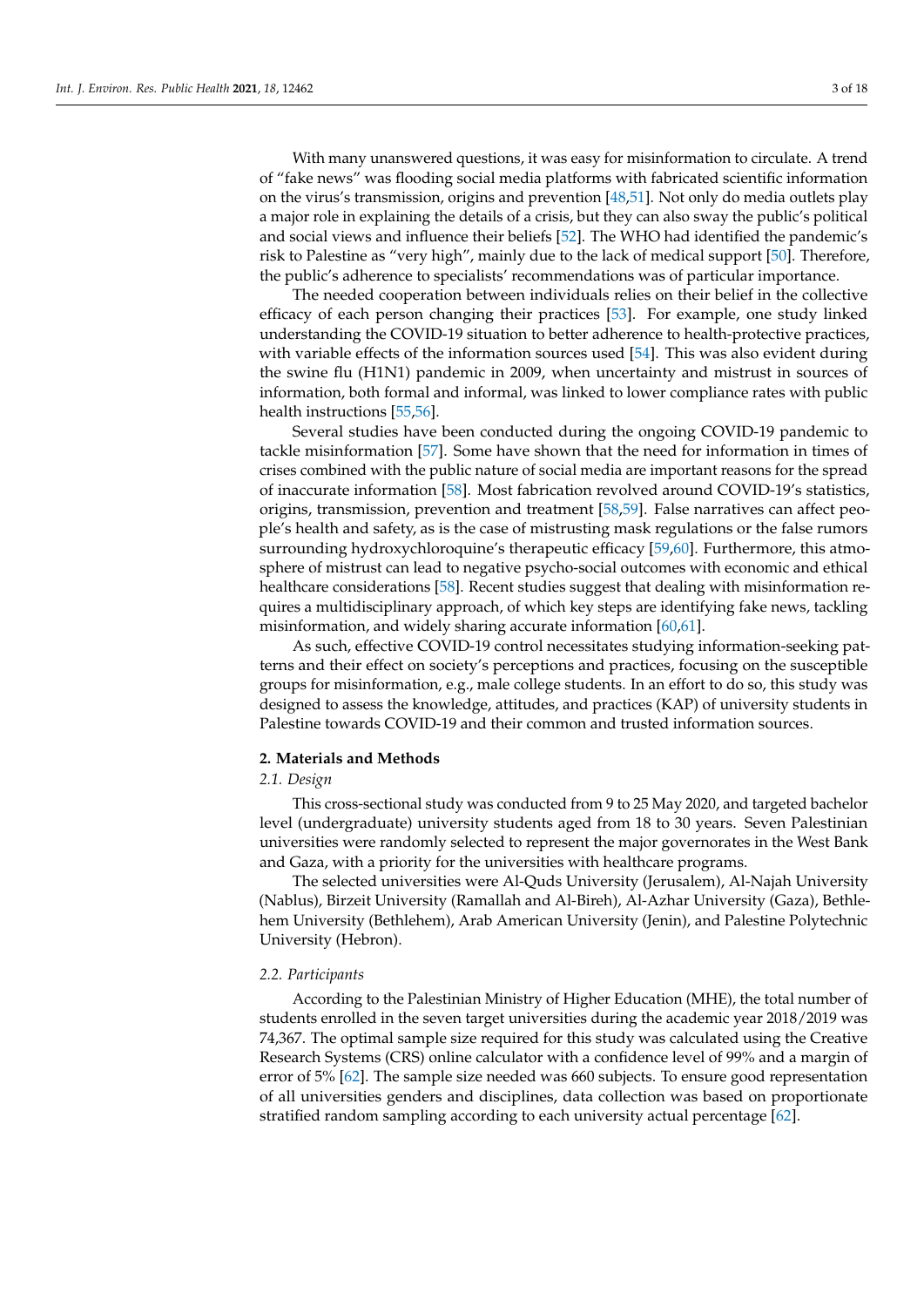# *2.3. Instrument*

A self-administered questionnaire (SAQ) was developed and circulated online to collect data from the target participants. The SAQ consisted of multiple-choice items stratified over three main categories: (a) demographic information, (b) information sources, and (c) COVID-19-related knowledge, attitudes, and practices (KAP). The average time needed to provide the consent form and complete the SAQ questions was ten minutes. The identity of the respondents remained anonymous.

The questions were adapted from previous questionnaires that were initially written in English then translated into Arabic [\[63\]](#page-17-4). The content validity was carried out by four experts in the fields of medical and public health, who reviewed and gave their feedback for the drafted questions.

The first category, "demographic information", inquired about the students' age, gender, university, study program, academic year, place of residence, and monthly household income in Israeli new shekel (ILS).

The second category, "information source", included a suggested list of the frequently used sources, the most trusted source, the most used social media platforms for information acquisition, the preferred type of information format, the interest in COVID-19-related information updates, and the fact-checking mechanisms for the acquired information. In addition, we added a few questions about the students' health status in regards to COVID-19, and if they knew someone who was infected with COVID-19.

The third category, "COVID-19-related KAP", included questions about knowledge  $(n = 10)$ , attitudes  $(n = 3)$ , and practices  $(n = 3)$ , which were mostly Yes/No questions, except for one multiple-choice question. A higher KAP score indicated sound knowledge, cautious attitudes, and good practices. The information was rechecked using U.S. Food and Drug Association (FDA), Mayo Clinic, and the World Health Organization (WHO) [\[64](#page-17-5)[–66\]](#page-17-6).

#### *2.4. Data Collection*

The SAQ was developed and circulated online using Google Forms (Google LLC, Mountain View, CA, USA) due to the physical distancing recommendations set by the Palestinian Ministry of Health (MoH). The SAQ was distributed through Facebook groups of the students enrolled in the target universities, and instant messaging applications, i.e., Messenger (Facebook Inc., Menlo Park, CA, USA) and WhatsApp (Facebook Inc., Menlo Park, CA, USA).

To ensure good representation of the target population, the sample size portions were reviewed at intervals of 150 respondents to remove missing or excluded data directly, follow up percentages, and adjust data collection. Accordingly, of the initially collected 1110 responses, 159 were excluded due to various reasons: 39 from other universities, 22 outside the age group, 93 postgraduate students, and 5 missing data.

#### *2.5. Outcome Measures*

To measure the COVID-19-related knowledge level, a simple addition of scores of answers to the ten knowledge questions was used, with a Cronbach's alpha of 0.62, which indicated a poor, yet acceptable, scale internal consistency [\[67](#page-17-7)[,68\]](#page-17-8). The answers were assigned a number of points based on the previous literature [\[69\]](#page-17-9). Three COVID-19 attitudes questions and three COVID-19-related practices questions were studied individually.

The information sources used were collected in two ways; the first was from a question with a "check all that applies" feature, and the second asked about the single most used information source. They were used individually for descriptive purposes and combined in subgroups for analysis (Table [1\)](#page-4-0).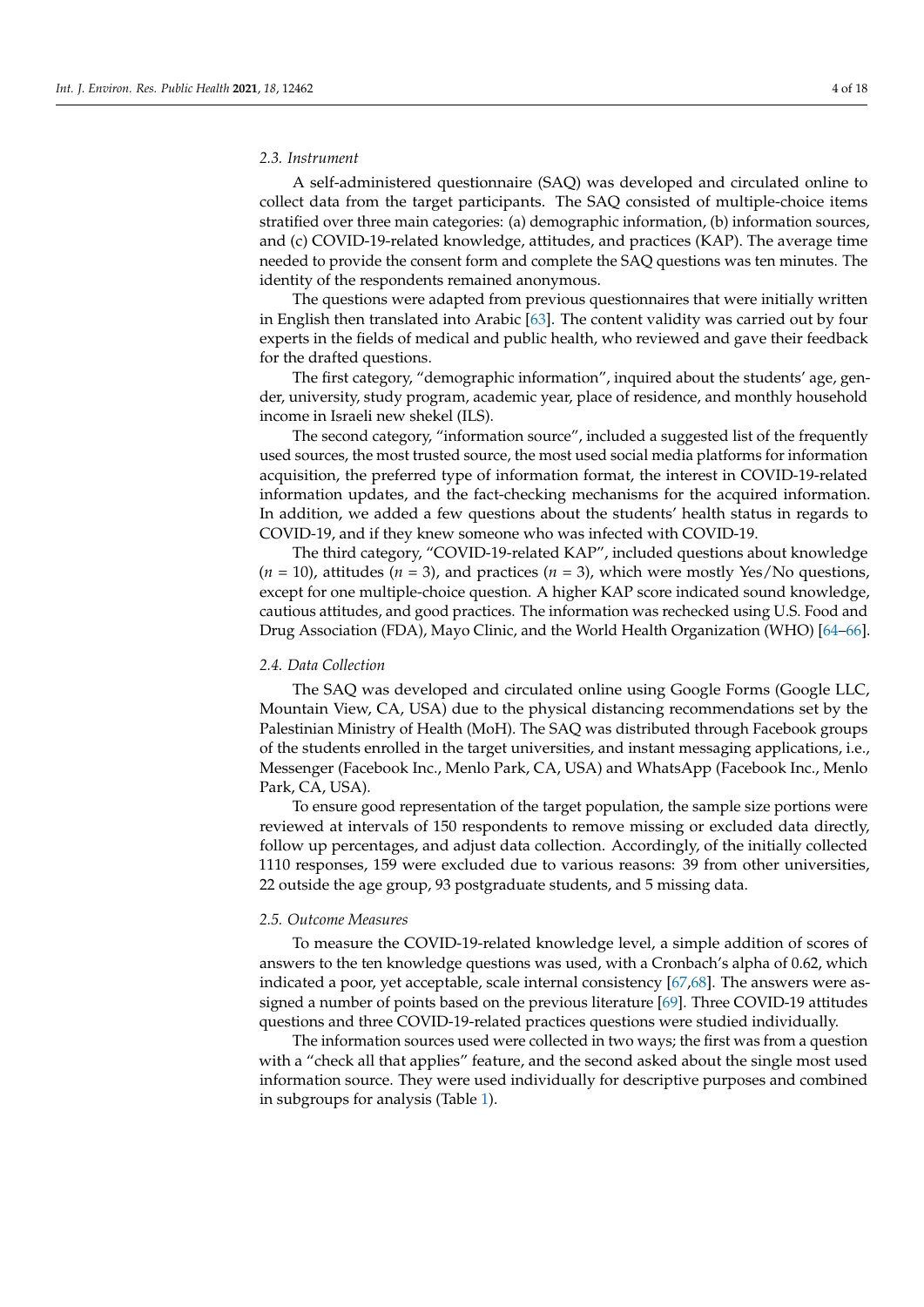| Category                 | Source                                                                  |
|--------------------------|-------------------------------------------------------------------------|
| <b>Official Sources</b>  | World Health Organization (WHO)<br>Palestinian Ministry of Health (MoH) |
| Scientific Sources       | <b>Scholarly Articles</b><br>Healthcare Workers                         |
| <b>Community Sources</b> | Friends and Family Members<br>Lecturers<br>Social Media                 |
| Media Sources            | Television (TV)<br>Newspapers including news websites                   |

<span id="page-4-0"></span>**Table 1.** Information sources used by Palestinian students during the COVID-19 outbreak, May 2020.

#### *2.6. Ethical Considerations*

The study was designed and carried out according to the Declaration of Helsinki for research involving human subjects, and was reported according to the Strengthening the Reporting of Observational Studies in Epidemiology (STROBE) guidelines for cross-sectional studies [\[70](#page-17-10)[,71\]](#page-17-11). The study protocol was reviewed and approved by Al-Quds University Research Ethics Committee. Prior to their participation in the study, all the participating students had to provide their digital informed consent, which included information about the study purpose, data anonymity, and voluntary nature of the participation.

#### *2.7. Statistical Analysis*

The Statistical Package for the Social Sciences (SPSS) version 27 (SPSS Inc., Chicago, IL, USA, 2020) was used to perform all the statistical tests [\[72\]](#page-17-12). Primarily, descriptive statistics analysis was performed to summarize the acquired sample characteristics and outcomes, where frequencies (*n*) and percentages (%) were used to represent categorical variables, and means  $(\mu)$  and standard deviations  $(SD)$  were used with numerical variables.

Subsequently, inferential statistics analysis was performed using Student's *t*-test, analysis of variance (ANOVA), and Pearson's chi square test  $(\chi^2)$  to test the hypothesized associations between the study variables. Whenever the ANOVA test was significant, Turkey's post hoc test was used to check for intra-variable significant differences. The statistical differences were considered significant when the *p*-value was ≤0.05.

#### **3. Results**

#### *3.1. Demographic Characteristics*

A total of nine hundred and fifty-one students completed the online survey properly thus constituting a crude response rate of 6.25%. The majority of the participants were females (69.8%), aged 23 years or below (95.2%), single (96.6%), and enrolled in nonhealthcare programs (64.6%). Although 57.7% were from urban areas, the remainder were from rural areas (35.4%) and camps (6.8%). More than half of the participating students (54.6%) reported that their monthly household income was less than ILS 4000 (Table [2\)](#page-5-0).

On evaluating the representativeness of our acquired sample, the female-to-male ratio in our sample (69.8%:30.2%) was a similar to the target population of university students in Palestine (61%:39%). Moreover, our sample reflected the current distribution of the students by study programs, as 35.4% of our participants were healthcare students and 29% of the total students in the surveyed universities were also enrolled in healthcare programs (Figure [1\)](#page-5-1).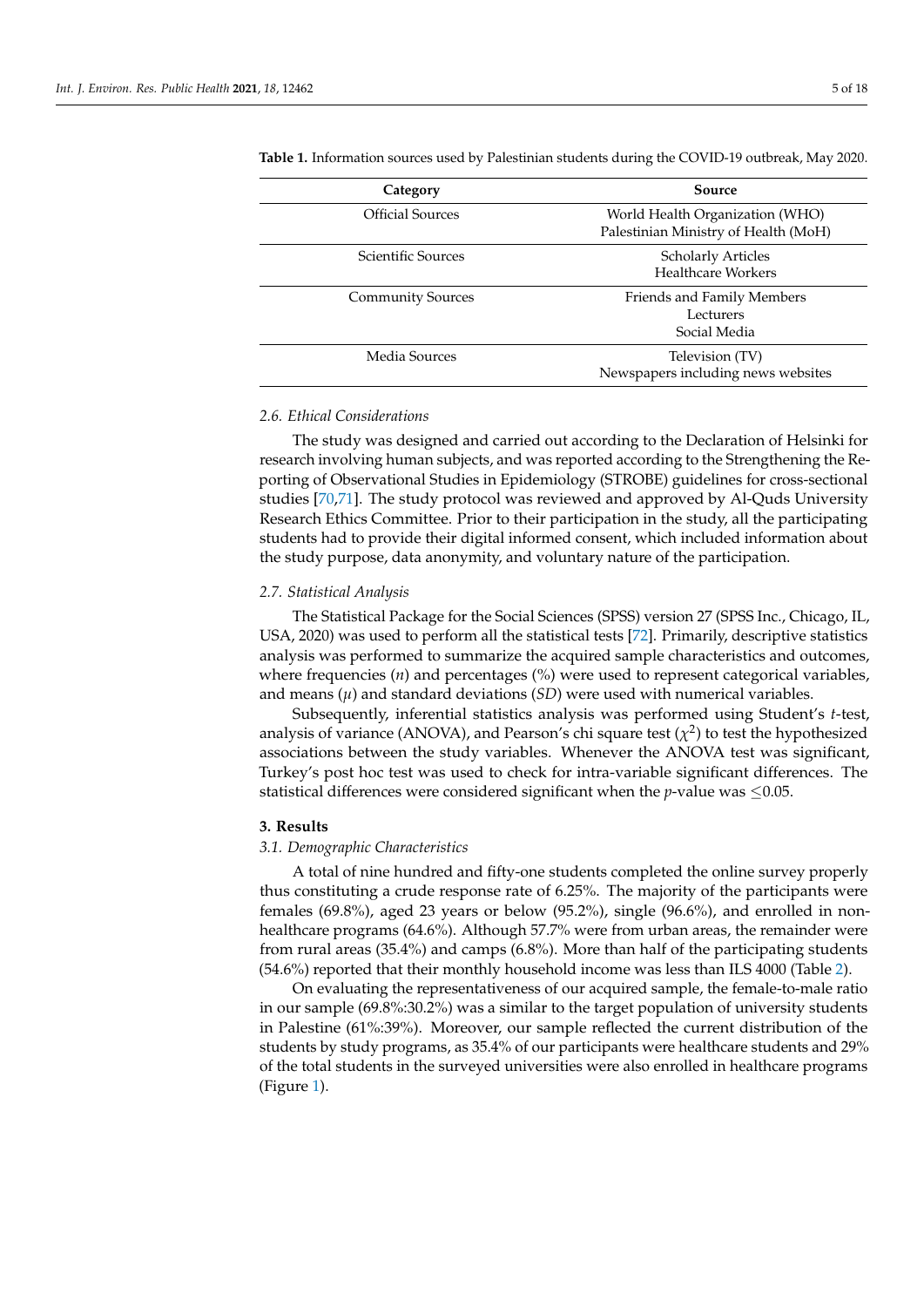| Variable           | Outcome        | Frequency      | Percentage |
|--------------------|----------------|----------------|------------|
|                    | 18-20 years    | 462            | 48.6%      |
|                    | $21-23$ years  | 443            | 46.6%      |
| Age                | 24-26 years    | 39             | 4.1%       |
|                    | >26 years      | 7              | 0.7%       |
|                    | Female         | 664            | 69.8%      |
| Gender             | Male           | 287            | $30.2\%$   |
|                    | Single         | 919            | 96.6%      |
|                    | Married        | 27             | 2.8%       |
| Social Status      | Divorced       | $\overline{4}$ | 0.4%       |
|                    | Widow/er       | $\mathbf{1}$   | $0.1\%$    |
|                    | Healthcare     | 337            | 35.4%      |
| <b>Study Field</b> | Non-healthcare | 614            | 64.6%      |
|                    | 1st Year       | 158            | 16.6%      |
|                    | 2nd Year       | 201            | 21.1%      |
| Study Year         | 3rd Year       | 222            | 23.3%      |
|                    | 4th Year       | 236            | 24.8%      |
|                    | 5th Year       | 85             | 8.9%       |
|                    | Other          | 49             | 5.2%       |
|                    | City           | 549            | 57.7%      |
| Residence          | Village        | 337            | 35.4%      |
|                    | Camp           | 65             | 6.8%       |
|                    | $<$ 1000 ILS   | 71             | 7.5%       |
|                    | 1000-1999 ILS  | 111            | 11.7%      |
| Monthly            | 2000-2999 ILS  | 160            | 16.8%      |
| Household          | 3000-3999 ILS  | 177            | 18.6%      |
| Income             | 4000-4999 ILS  | 108            | 11.4%      |
|                    | 5000-5999 ILS  | 132            | 13.9%      |
|                    | >5999 ILS      | 192            | 20.2%      |
|                    |                |                |            |

<span id="page-5-0"></span>**Table 2.** Demographic characteristics of the participating students, May 2020 (*n* = 951).

<span id="page-5-1"></span>

Figure 1. Response rate and representativeness of the participating students: (a) response rate; and (b) representativeness by gender and (**c**) by study program. by gender and (**c**) by study program.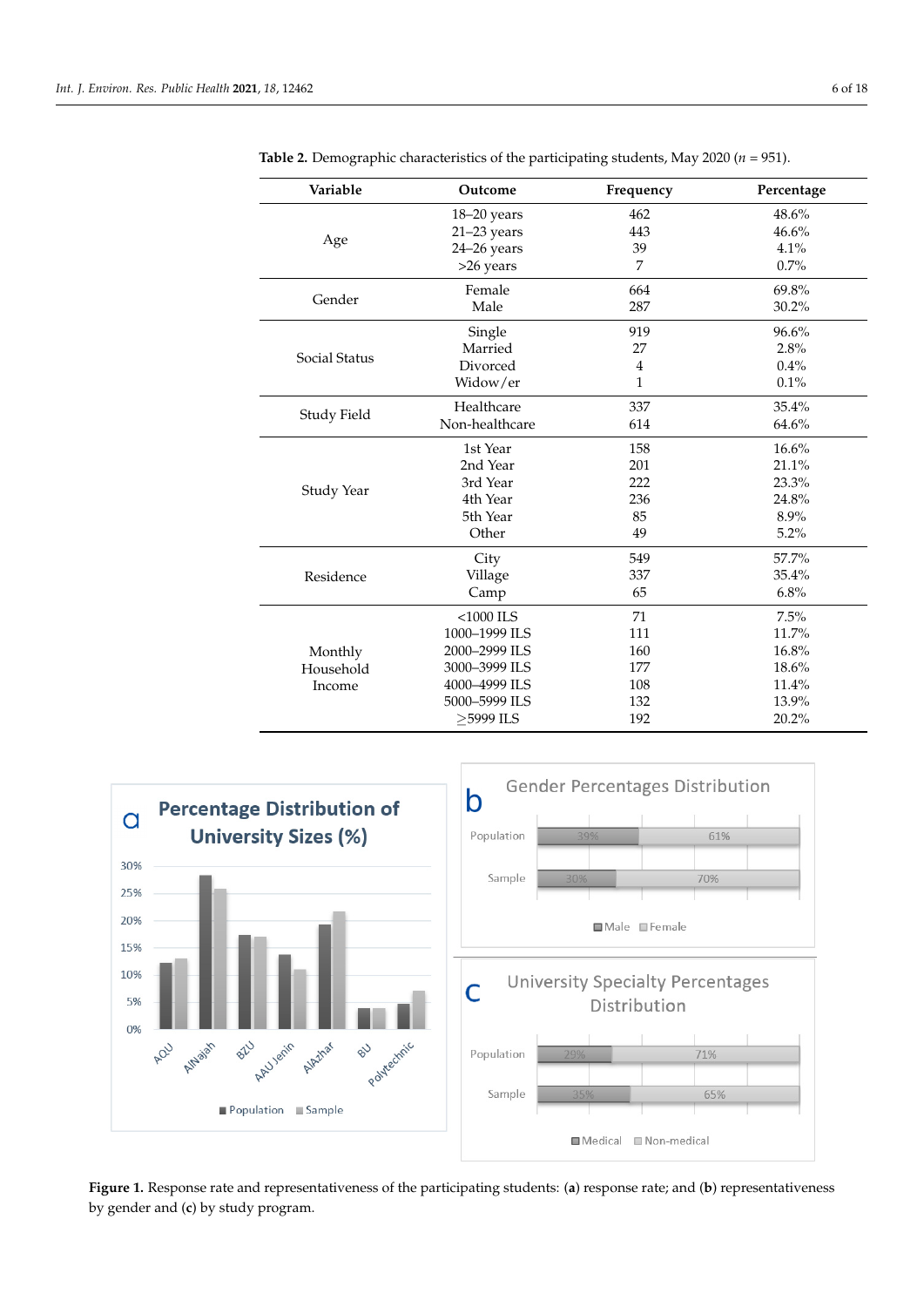In general, the WHO was the most trusted information source (56.2%) followed by In general, the WHO was the most trusted information source (56.2%) followed by scholarly articles (18.1%) and MoH briefings (15.2%), whereas the most frequently used scholarly articles (18.1%) and MoH briefings (19.2%), whereas the most frequently used information source was social media platforms (69.4%) followed by MoH briefings (55.9%) and the WHO (52.2%) Figure [2.](#page-6-0) (55.9%) and the WHO (52.2%) Figure 2.  $\frac{1}{100}$  information social media platforms (69.4%) followed by MoH briefings (69.9%)

<span id="page-6-0"></span>

**Figure 1.** Response rate and representativeness of the participating students: (**a**) response rate; and (**b**) representativeness

Figure 2. The most frequently used information sources and the most trusted sources. Note that the sum of the information sources used does not equal 951 (the total population), because it was calculated by a "check-all-that-applies" question, so a and the response multiple and the multiple multiple and multiple times. The most trusted source was a operator, but the most trusted source was a one of the most trusted source was a one of the most trusted source was a on respondent who chose multiple answers would be counted multiple times. The most trusted source was a one-answer-<br>only question.

Most respondents (93.5%) fact‐checked COVID‐19 information before publishing it, Most respondents (93.5%) fact-checked COVID-19 information before publishing it, the majority (56%) used official sources to do so. In regard to social media and health workers as a source of information, 9.2% used social media to check the accuracy of workers as a source of information, 9.2% used social media to check the accuracy of COVID-COVID‐19 information, and only 7.6% of the participants checked with a healthcare 19 information, and only 7.6% of the participants checked with a healthcare worker. As for information type, most students used sources that present information in text  $(59.1\%)$ followed by video (28.3%) (Figure [3\)](#page-6-1).

<span id="page-6-1"></span>

**Figure 3.** Distribution of the sources used for checking the accuracy of COVID‐19‐related information. **Figure 3.** Distribution of the sources used for checking the accuracy of COVID-19-related information.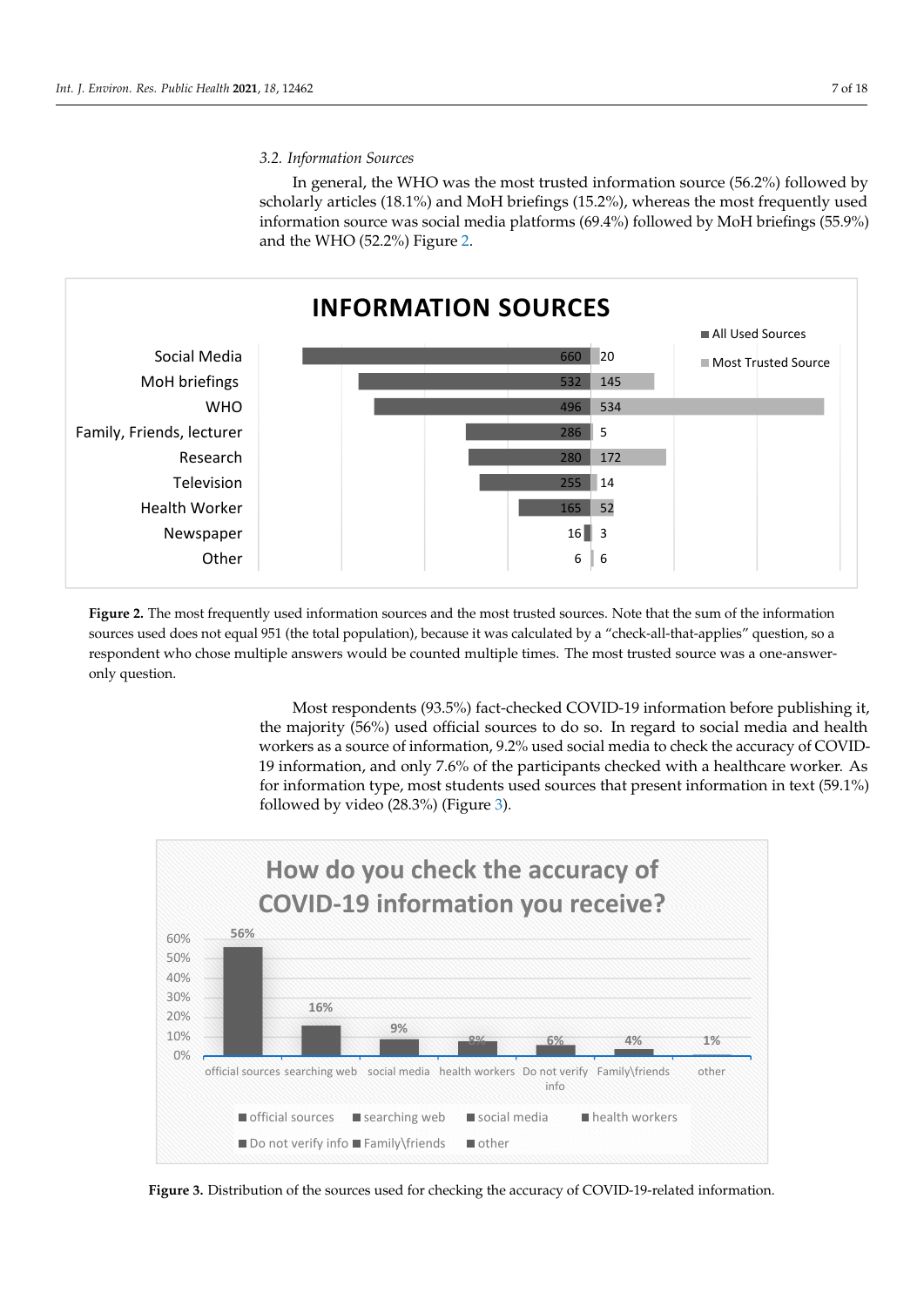There was no significant difference in information sources across the demographic variables except for the study field ( $\chi^2$  = 4  $\times$  10<sup>7</sup>;  $p$  = 0.06). The source most frequently used by the healthcare students (18.1%) was a combination of official, scientific, and community sources, whereas only the social media platforms sources were the most common among non-healthcare students (18.4%).

Similarly, there were significant associations between the students' most trusted sources and their study program ( $\chi^2$  = 36.2; *p* < 0.001), social status ( $\chi^2$  = 50; *p* = 0.03), and the place of residence ( $\chi^2$  = 36.4;  $p$  = 0.003). In general, WHO as the most trusted source was more preferred by the healthcare students (66%) than non-healthcare students (51%). Interestingly, the MoH briefings were most trusted by the students who lived in the rural areas (19%), whereas healthcare workers (14%) were the most trusted by students from camps.

#### *3.3. COVID-19-Related Knowledge*

The results indicated that the overall COVID-19-related knowledge is moderate, with correct answers amounting to 82.5% of the total. The majority of the participants were aware of the most common symptoms of COVID-19 and 67.5% of them were cognizant of unusual symptoms such as nasal congestion and diarrhea. The vast majority (94.2%) knew that COVID-19 spreads among people through droplets released from the mouth or nose when an infected person coughs or exhales.

In contrast, 61% did not know whether the virus can be transmitted in areas with hot and humid climates, 62% did not know whether the virus can be transmitted through mosquito bites, and only 8% of students knew that infected people can infect others even if they were asymptomatic. There was no significant difference in knowledge level across the demographic variables (Table [3\)](#page-7-0).

<span id="page-7-0"></span>**Table 3.** Responses of the participating Palestinian students to the COVID-19-related knowledge subscale, May 2020  $(n = 951)$ .

| Item                                                                                                          | Outcome        | Frequency | Percentage |
|---------------------------------------------------------------------------------------------------------------|----------------|-----------|------------|
|                                                                                                               | Yes            | 923       | 97.1%      |
| The main clinical symptoms of COVID-19 are fever, tiredness, sore                                             | No             | 14        | 1.5%       |
| throat, and dry cough.                                                                                        | I don't know   | 14        | 1.5%       |
| Some people become infected with SARS-CoV-2 but don't develop                                                 | Yes            | 862       | 90.6%      |
|                                                                                                               | No             | 45        | 4.7%       |
| any symptoms and don't feel sick.                                                                             | I don't know   | 44        | 4.6%       |
|                                                                                                               | Yes            | 34        | 3.6%       |
| It is not necessary for children and young adults to take measures<br>to prevent the infection by SARS-CoV-2. | No             | 35        | 3.7%       |
|                                                                                                               | I don't know   | 882       | 92.7%      |
|                                                                                                               | Yes            | 55        | 5.8%       |
| SARS-CoV-2 can be transmitted through mosquito bites.                                                         | No             | 305       | 32.1%      |
|                                                                                                               | I don't know   | 591       | 62.1%      |
|                                                                                                               | Yes            | 121       | 12.7%      |
| SARS-CoV-2 cannot be transmitted in areas with hot and                                                        | No             | 250       | 26.3%      |
| humid climates.                                                                                               | I don't know   | 580       | 61%        |
| Persons with COVID-19 are only infectious when they are                                                       | Yes            | 91        | 9.6%       |
|                                                                                                               | No             | 77        | 8.1%       |
| showing symptoms.                                                                                             | I don't know   | 783       | 82.3%      |
|                                                                                                               | Yes            | 896       | 94.2%      |
| SARS-CoV-2 can transmit from through small droplets which are                                                 | No             | 35        | 3.7%       |
| secreted when an infected person coughs or exhales.                                                           | I don't know   | 20        | 2.1%       |
|                                                                                                               | Yes            | 910       | 95.7%      |
| One of the best ways to protect yourself is to wash your hands                                                | N <sub>o</sub> | 18        | 1.9%       |
| frequently with soap or clean them with an alcohol-based hand rub.                                            | I don't know   | 23        | 2.4%       |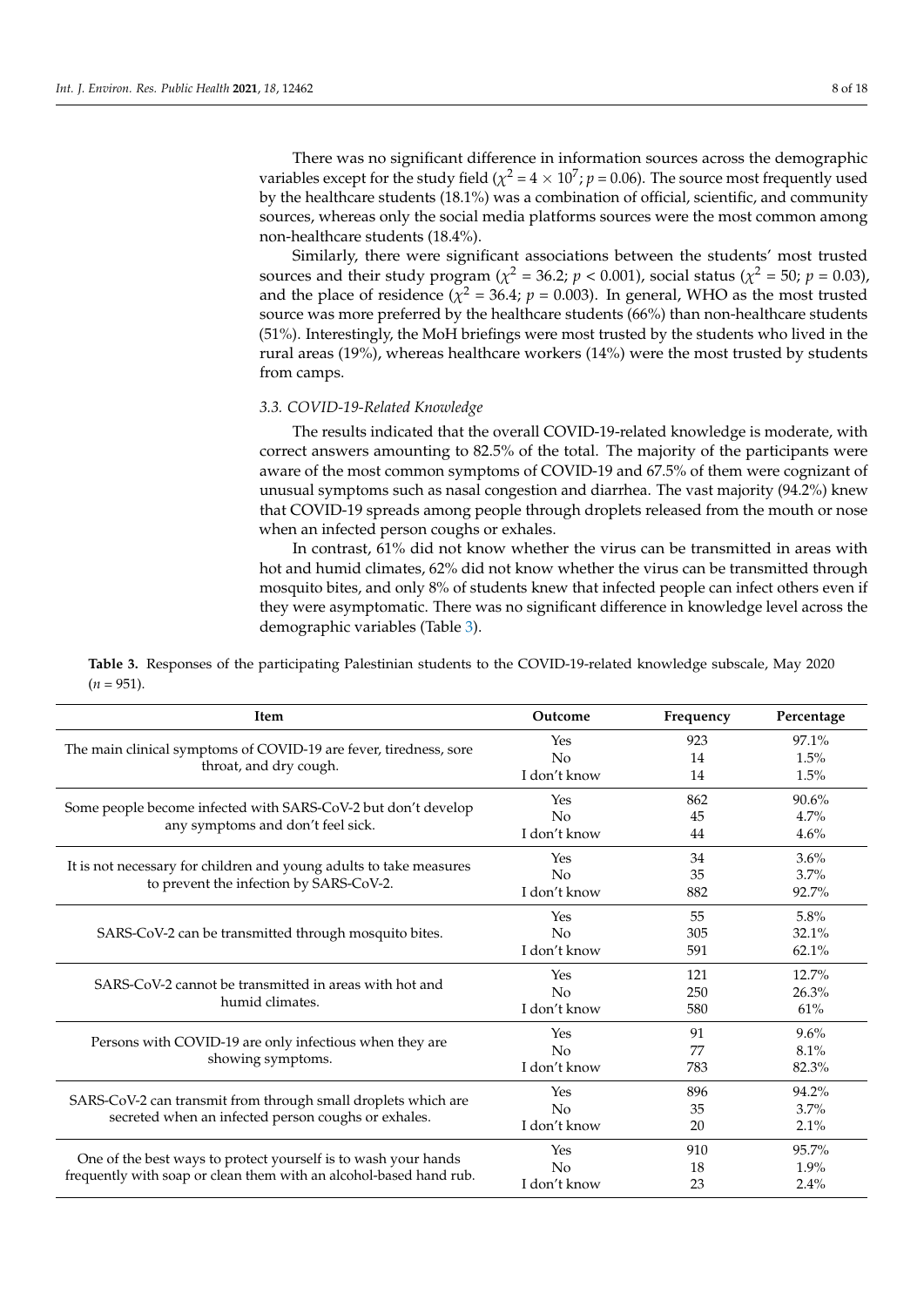| <b>Item</b>                                                                                                                           | Outcome      | Frequency | Percentage |
|---------------------------------------------------------------------------------------------------------------------------------------|--------------|-----------|------------|
|                                                                                                                                       | Yes          | 917       | 96.4%      |
| Physical distancing and treatment of people who are infected with<br>SARS-CoV-2 are effective ways to reduce the spread of the virus. | No           | 14        | 1.5%       |
|                                                                                                                                       | I don't know | 20        | $2.1\%$    |
|                                                                                                                                       | Yes          | 885       | $93.1\%$   |
| Older persons and persons with pre-existing medical conditions<br>seem to develop serious illness more often than others.             | No           | 46        | 4.8%       |
|                                                                                                                                       | I don't know | 20        | $2.1\%$    |

# **Table 3.** *Cont.*

# *3.4. COVID-19-Related Attitudes*

Most of the participants were concerned about the impact of this epidemic on the Palestinian community (82%). There was a significant relationship between the concern about outbreak impact and the place of residence ( $\chi^2$  = 10;  $p$  = 0.04), as the students living in refugee camps were most anxious (6.8%). There was no significant difference in attitudes across the other demographic variables (Table [4\)](#page-8-0).

<span id="page-8-0"></span>**Table 4.** Responses of the participating Palestinian students to the COVID-19-related attitudes subscale, May 2020 (*n* = 951).

| Item                                                        | Outcome  | Frequency | Percentage |
|-------------------------------------------------------------|----------|-----------|------------|
|                                                             | Yes      | 778       | 81.8%      |
| Are you concerned about the impact that this outbreak will  | No       | 145       | $15.2\%$   |
| have on your community?                                     | Not Sure | 28        | $2.9\%$    |
|                                                             | Yes      | 325       | $34.2\%$   |
| Do you think that COVID-19 had been contained and will      | No       | 447       | 47%        |
| soon be over?                                               | Not Sure | 179       | 18.8%      |
|                                                             | Yes      | 290       | $30.5\%$   |
| Do you think the Palestinian Public Health Service was well | No       | 480       | $50.5\%$   |
| prepared for the COVID-19 pandemic?                         | Not Sure | 181       | 19%        |

#### *3.5. COVID-19-Related Practices*

Most students did not go to crowded places during the periods of lockdown or restricted movement and human interaction that the MoH recommended; however, few students wore masks when leaving their houses. Wearing a mask was significantly associated with gender ( $\chi^2 = 8$ ;  $p = 0.03$ ) and academic year ( $\chi^2 = 20$ ;  $p = 0.03$ ). The percentage of those who, in that period, wore a mask when they left their homes was higher among females (34.9%) than males (27.5%) (Table [5\)](#page-8-1).

**Table 5.** Responses of the participating Palestinian students to the COVID-19-related practices.subscale, May 2020 (*n* = 951).

<span id="page-8-1"></span>

| Item                                             | Outcome                                                                                                                 | Frequency | Percentage |
|--------------------------------------------------|-------------------------------------------------------------------------------------------------------------------------|-----------|------------|
|                                                  | I am continuing to socialize in public spaces<br>$(code = 0)$                                                           | 28        | $2.9\%$    |
|                                                  | I do not know<br>$(code = 1)$                                                                                           | 16        | 1.7%       |
| Which of the following<br>describes your current | I am continuing to socialize in public spaces but less<br>often $(code = 2)$                                            | 92        | $9.7\%$    |
| behavior?                                        | I am not going to public spaces, but I am socializing<br>with my friends or family in my or their homes<br>$(code = 3)$ | 229       | $24.1\%$   |
|                                                  | I am not going to public spaces, and I am socializing<br>with my friends and family less often $(code = 4)$             | 375       | $39.4\%$   |
|                                                  | I am not going to public spaces, and I am not<br>socializing with friends or family ( $code = 5$ )                      | 211       | $22.2\%$   |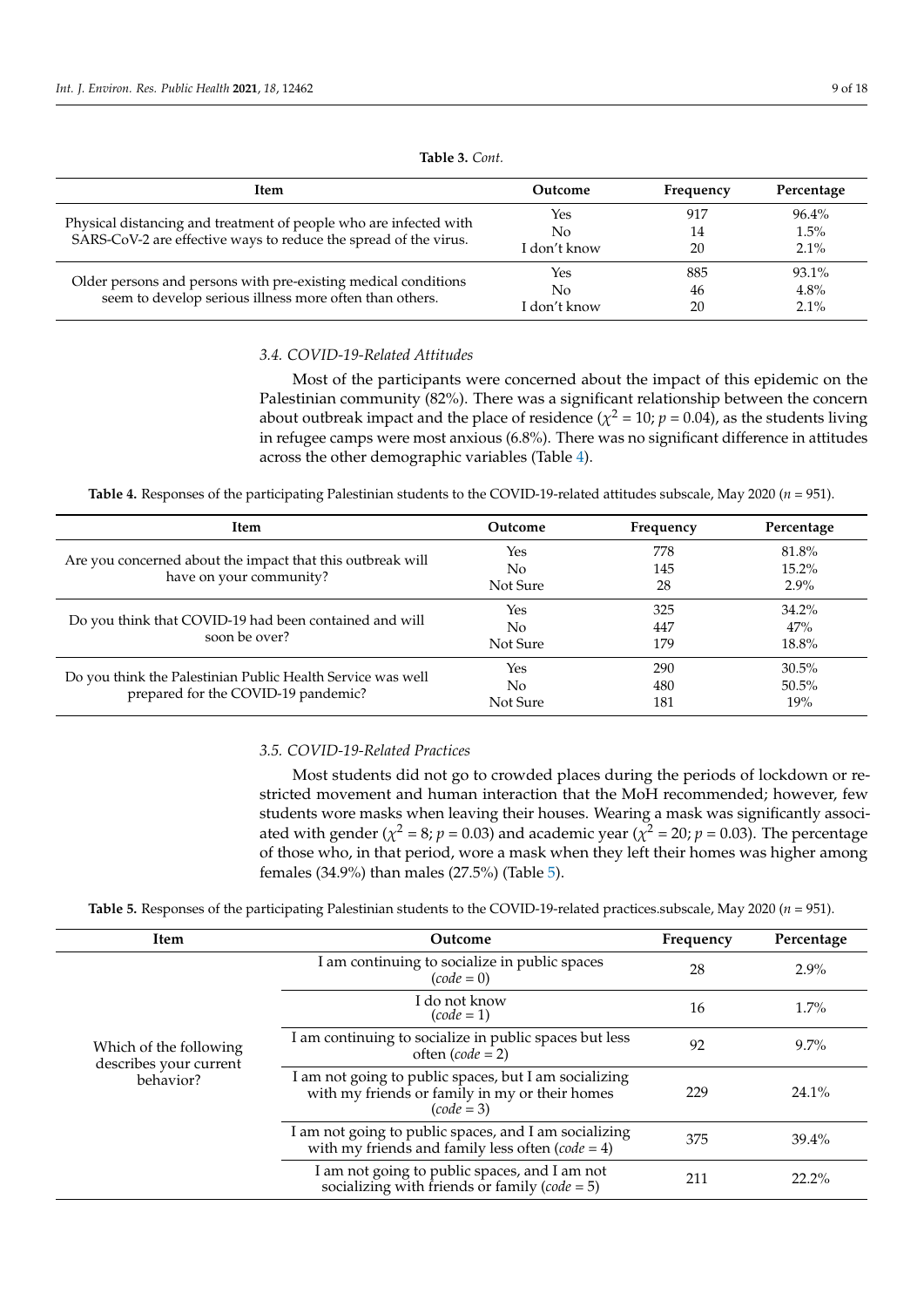| Item                                                            | Outcome                             | Frequency        | Percentage                |
|-----------------------------------------------------------------|-------------------------------------|------------------|---------------------------|
| In the past week, have you<br>gone to any crowded places?       | Yes<br>No<br>I prefer not to answer | 202<br>723<br>26 | 21.2%<br>76%<br>2.7%      |
| In the past week, have you<br>worn a mask when<br>leaving home? | <b>Yes</b><br>No.<br>Not Sure       | 317<br>572<br>62 | 33.3%<br>60.1%<br>$6.5\%$ |

**Table 5.** *Cont.*

#### *3.6. Impact of Information Sources on COVID-19-Related KAP*

Information sources were not significantly associated with the COVID-19-related knowledge subscale  $(p = 0.08)$ . There were no significant differences in socializing with people and going to crowded places based on information source used, but there was a significant association between wearing a mask when leaving the house and the information source ( $p = 0.05$ ). Amongst the information sources used by  $>2\%$  of the target population, those who used official and scientific sources together made up an equal percentage as students who wore a mask outside the house (50%), whereas the highest percentage of these not wearing the mask were students who used the community as an exclusive source Table [6.](#page-9-0)

| <b>Table 6.</b> Groups of information sources and wearing masks while being outdoors, May 2020 ( $n = 951$ ). |  |
|---------------------------------------------------------------------------------------------------------------|--|
|---------------------------------------------------------------------------------------------------------------|--|

<span id="page-9-0"></span>

| <b>Information Sources Groups</b> | Frequency      | Percentage | <b>Knowledge Score</b> |           |             | Your House Last Week? | Did You Wear a Mask upon Leaving |
|-----------------------------------|----------------|------------|------------------------|-----------|-------------|-----------------------|----------------------------------|
|                                   |                |            | $\mu$                  | <b>SD</b> | Yes $(\% )$ | No(%)                 | Not Sure $(\%)$                  |
| $\mathsf{C}$                      | 154            | 16.2%      | 8.5                    | 1.6       | 23%         | 73%                   | 5%                               |
| O                                 | 124            | 13%        | 8.6                    | 1.3       | 31%         | 61%                   | $7\%$                            |
| <b>Sc</b>                         | 17             | 1.8%       | 8.6                    | 1.4       | 35%         | 59%                   | 6%                               |
| T                                 | 14             | 1.5%       | 8.6                    | 2.8       | 43%         | 50%                   | $7\%$                            |
| $O + C$                           | 147            | 15.5%      | 8.8                    | 1.6       | 24%         | 67%                   | $8\%$                            |
| $O + Sc$                          | 80             | 8.4%       | 9.1                    | 1.3       | 50%         | 44%                   | 6%                               |
| $C+T$                             | 20             | 2.1%       | 7.8                    | 2.7       | 30%         | 70%                   | $0\%$                            |
| $O + T$                           | 16             | 1.7%       | 8.4                    | 1.5       | 50%         | 50%                   | $0\%$                            |
| $Sc + C$                          | 14             | 1.5%       | 8.5                    | 1.1       | 29%         | 71%                   | $0\%$                            |
| $Sc + T$                          | 1              | 0.1%       | 8.0                    |           | $0\%$       | 100%                  | $0\%$                            |
| $O + Sc + C$                      | 142            | 14.9%      | 8.8                    | 1.3       | 39%         | 51%                   | 10%                              |
| $O + C + T$                       | 107            | 11.3%      | 8.5                    | 1.5       | 29%         | 66%                   | 5%                               |
| $O + Sc + T$                      | 12             | $1.3\%$    | 8.5                    | 1.9       | 58%         | 42%                   | $0\%$                            |
| $Sc + C + T$                      | 7              | $0.7\%$    | 8.9                    | 1.5       | 43%         | 57%                   | $0\%$                            |
| $O + Sc + C + T$                  | 94             | $9.9\%$    | 8.8                    | 1.4       | 44%         | 49%                   | $7\%$                            |
| Other                             | $\overline{2}$ | $0.2\%$    | 7.5                    | 2.1       | $0\%$       | 50%                   | 50%                              |

 $O =$  official sources;  $Sc =$  scientific sources;  $C =$  community sources;  $T =$  traditional media sources.

# *3.7. Information Seeking Strategies and COVID-19 Knowledge*

The information sources that the students found credible significantly affected their knowledge ( $\chi^2$  = 14.7;  $p$  < 0.001). Significant differences (post hoc;  $p$  < 0.05) in the mean knowledge score were found between MoH briefings (8.1), healthcare workers (7.7), social media platforms (7.8), scholarly articles (8.9), and the WHO (8.9).

There was a significant difference in the mean knowledge score across the mechanisms the students used to check facts related to COVID-19 ( $p = 0.001$ ). The students who asked family and friends for verifying information (7.7) were significantly (post hoc; *p* < 0.05) less knowledgeable compared to those who checked using social media (8.8), official sources (8.7), and search engines (8.7).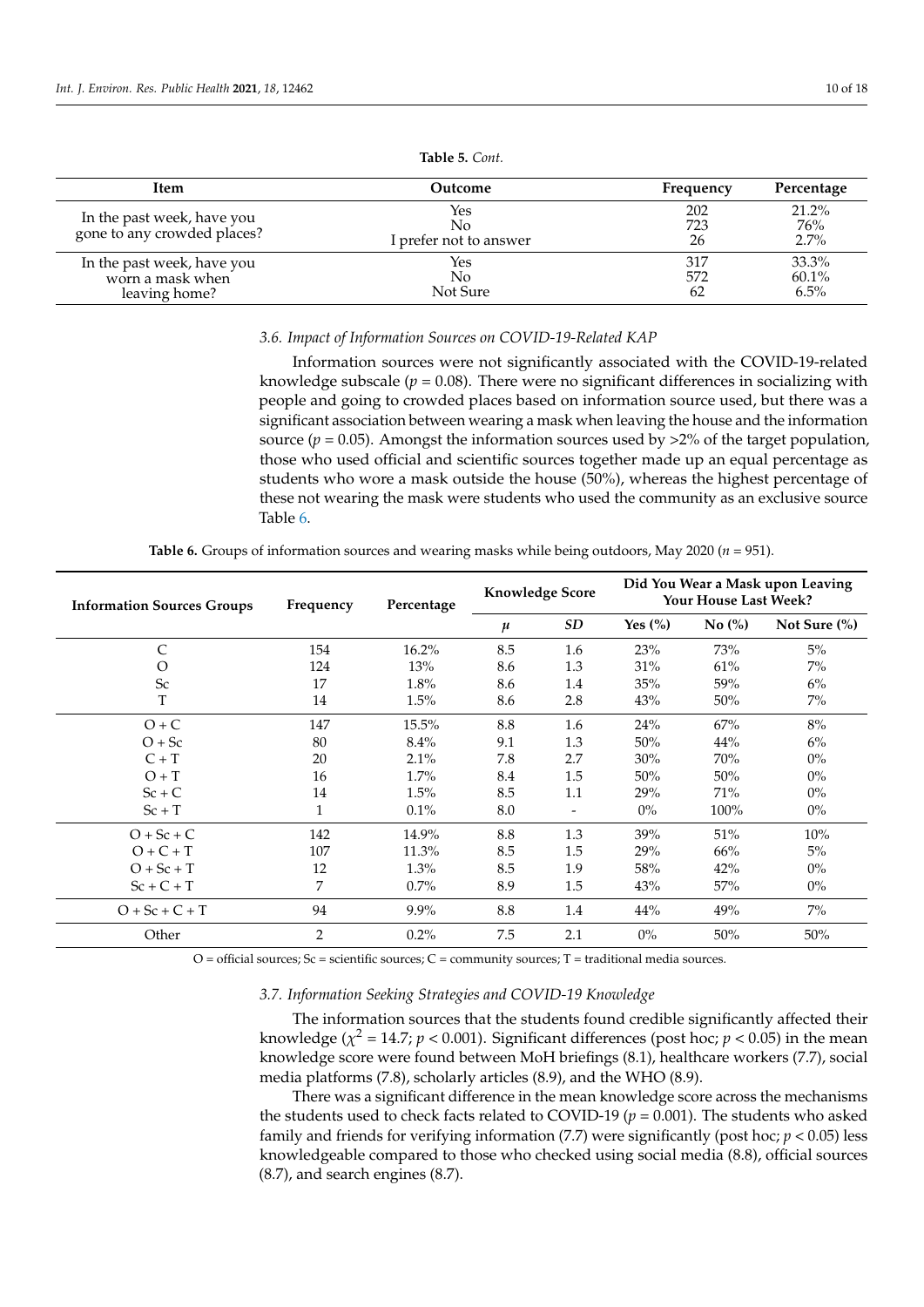# *3.8. Information Seeking Strategies and Attitudes towards COVID-19*

The concern over the pandemic impact was associated with social media as the most frequently used information source ( $\chi^2 = 28$ ;  $p = 0.005$ ), checking information before publishing ( $\chi^2$  = 6.2; *p* = 0.045), method of checking ( $\chi^2$  = 26; *p* = 0.01), and knowing infected people ( $\chi^2$  = 37.4;  $p$  < 0.001). The most concerned students were those that used Snapchat the most (100%), followed by Instagram (93%) and WhatsApp (89%).

Those who checked the accuracy of COVID-19 information before publishing (83%) were more concerned than those who did not (69%). Those who checked by official sources were the most concerned (86%), whereas the least were those who checked by "other" (64%). Those who had distant relatives with COVID-19 were more concerned (84%) than those who had a close infected relative (80%), an infected friend (71%), or knew no-one with COVID-19 (82%).

Checking information was significantly associated with the thought that public health services were well prepared for COVID-19, whereas those who did not check were slightly more optimistic (55%) than the ones who did (50%). The students' belief in COVID-19 pandemic containment was significantly associated with their most trusted source  $(p = 0.003)$ , their method of checking ( $p = 0.009$ ), and their preferred media platform ( $p = 0.049$ ) Table [7.](#page-10-0)

|               |                               | Do You Think That COVID-19 Has Been Contained and Will Soon Be Over? |                      |                 |  |
|---------------|-------------------------------|----------------------------------------------------------------------|----------------------|-----------------|--|
| Variable      | Outcome                       | Yes $\left(\% \right)$                                               | No $\left(\%\right)$ | Not Sure $(\%)$ |  |
|               | <b>Scholarly Articles</b>     | 33%                                                                  | 47%                  | 20%             |  |
|               | <b>WHO</b>                    | $31\%$                                                               | 50%                  | 18%             |  |
|               | MoH                           | 43%                                                                  | 39%                  | 18%             |  |
|               | Television                    | 60%                                                                  | 40%                  | $0\%$           |  |
| Trusted       | Family, Friends or Lecturers  | 60%                                                                  | 40%                  | $0\%$           |  |
| Source        | Social Media                  | 45%                                                                  | 30%                  | 25%             |  |
|               | <b>Healthcare Workers</b>     | 33%                                                                  | 44%                  | $23\%$          |  |
|               | Newspapers                    | 100%                                                                 | $0\%$                | $0\%$           |  |
|               | Other                         | $33\%$                                                               | $50\%$               | $17\%$          |  |
|               | <b>Official Sources</b>       | 28%                                                                  | 52%                  | 20%             |  |
|               | <b>Healthcare Workers</b>     | 44%                                                                  | 42%                  | 14%             |  |
|               | Social Media                  | $45\%$                                                               | 39%                  | 16%             |  |
| Fact-checking | Searching Web                 | 39%                                                                  | 47%                  | 14%             |  |
| Method        | Family or Friends             | 44%                                                                  | 28%                  | 28%             |  |
|               | Not Sure                      | 42%                                                                  | 36%                  | 23%             |  |
|               | Other                         | 36%                                                                  | 45%                  | 18%             |  |
|               | Video                         | 36%                                                                  | 44%                  | 20%             |  |
|               | Video and Text                | 67%                                                                  | 33%                  | $0\%$           |  |
|               | Text                          | 34%                                                                  | 48%                  | 18%             |  |
| Media         | Photo                         | 23%                                                                  | 56%                  | 21%             |  |
| Format        | Voice                         | $50\%$                                                               | 33%                  | 17%             |  |
|               | Charts                        | 19%                                                                  | 59%                  | 22%             |  |
|               | Other                         | $0\%$                                                                | 100%                 | $0\%$           |  |
|               | Video, Text, Photos or Charts | 50%                                                                  | 50%                  | $0\%$           |  |

<span id="page-10-0"></span>**Table 7.** Information-seeking strategies and attitudes towards COVID-19 among Palestinian students, May 2020. (*n* = 951).

#### *3.9. Information Seeking Strategies and COVID-19-Related Practices*

The students' most trusted source of COVID-19 information significantly affected their socialization patterns, e.g., going to crowded places ( $\chi^2$  = 42;  $p$  = 0.003) and wearing a mask while being outdoors ( $\chi^2$  = 36;  $p$  = 0.003).

Among those who chose one preferred COVID-19 information format, students who chose voice were the most inclined to wear masks while being outdoors (47%), followed by those who preferred the video format (39%) Figure [4.](#page-12-0)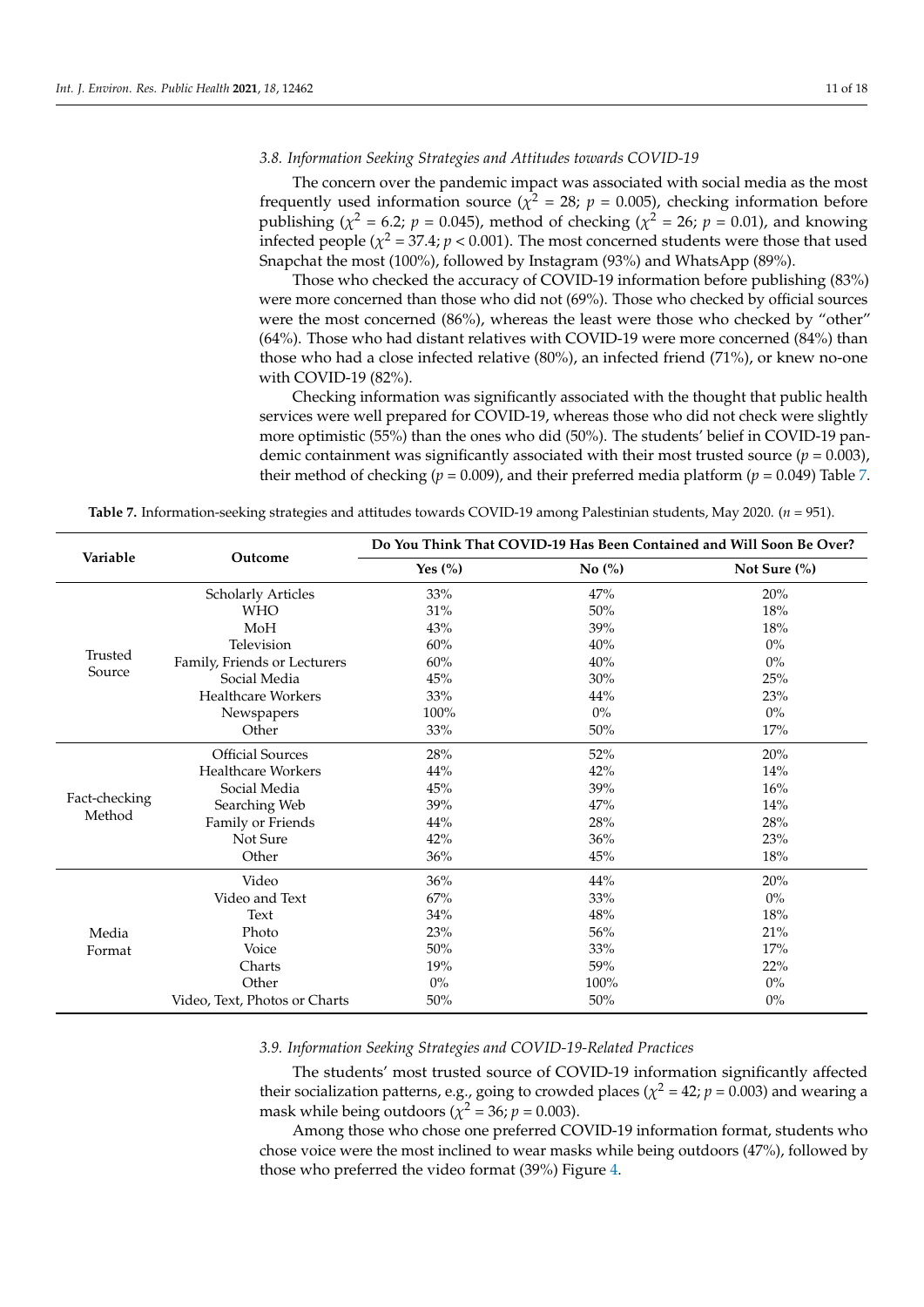

*Int. J. Environ. Res. Public Health* **2021**, *18*, x FOR PEER REVIEW 13 of 19



(**b**)

**Figure 4.** *Cont*.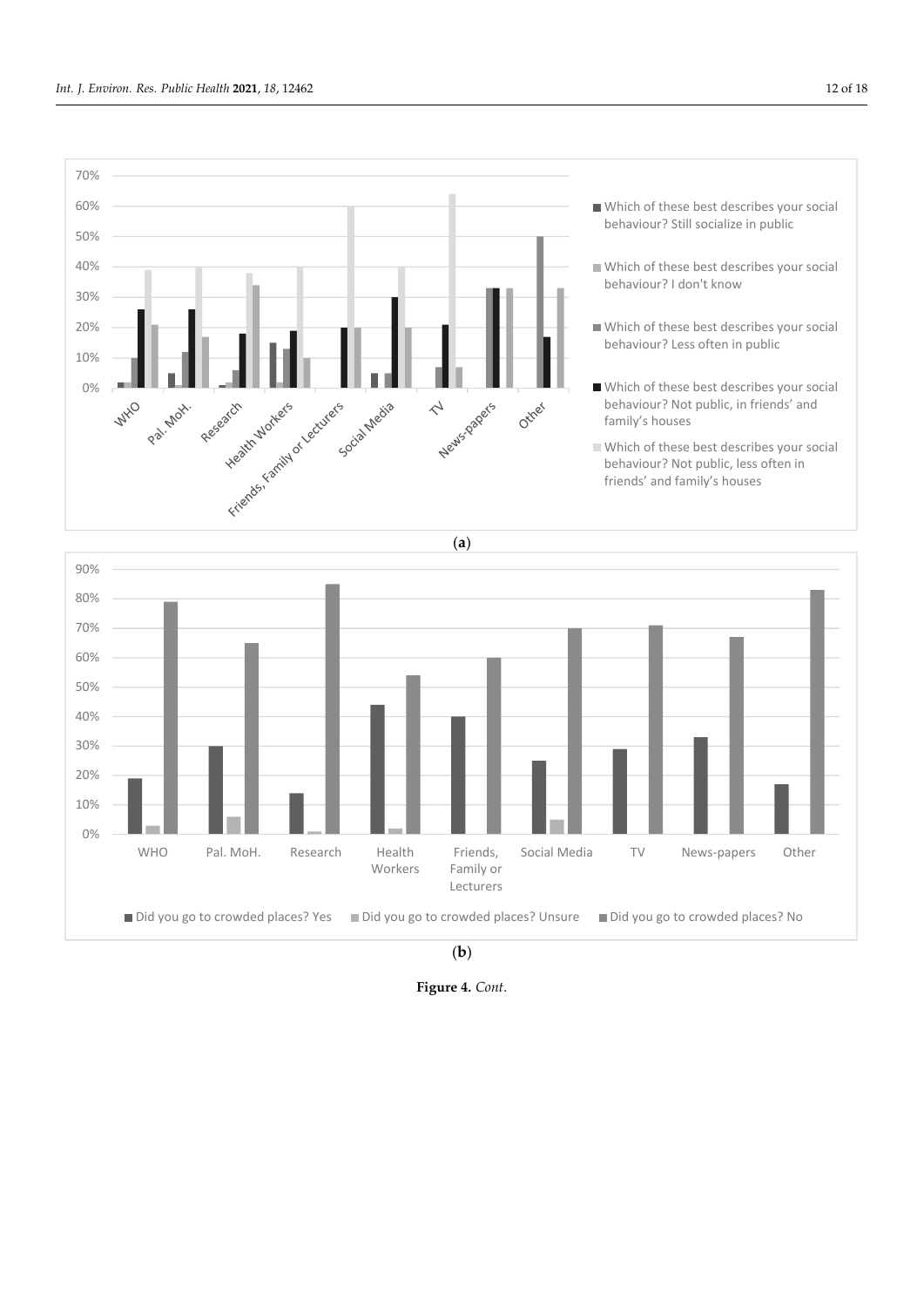<span id="page-12-0"></span>

Figure 4. Information-seeking strategies and COVID-19-related practices: (a) general behaviors, (b) socialization patterns, and (**c**) wearing masks. and (**c**) wearing masks.

# **4. Discussion 4. Discussion**

The COVID-19 pandemic is a serious global health threat, caused by a novel coronavirus and accompanied by a tsunami of misinformation and fake news. This is the first study to explore the accuracy of COVID-19-related KAP and the information-seeking strategies among the Palestinian population. With a sample of 951 undergraduate univer‐ strategies among the Palestinian population. With a sample of 951 undergraduate university students from several study programs, and in multiple universities distributed in the sity students from several study programs, and in multiple universities distributed in the West Bank and the Gaza strip, this study evaluated the most frequently used and the most West Bank and the Gaza strip, this study evaluated the most frequently used and the most trusted information sources, in addition to the methods that the youth used in order to trusted information sources, in addition to the methods that the youth used in order to verify the information related to COVID‐19. verify the information related to COVID-19.

This comprehensive study found that the most frequently used information source This comprehensive study found that the most frequently used information source was social media. Interestingly, these results are consistent with previous studies conducted among students of Jordanian universities, and the general Egyptian pop[ula](#page-17-13)[tion](#page-17-14) [73–75]. This high social media use was expected, as the non-medical numbers were approximate twice more than medical students. According to the data comparison among the the study fields, medical students frequently utilize official, scientific, and community study fields, medical students frequently utilize official, scientific, and community sources, whereas non-medical students use social media. Facebook was the most accessed platform for social media users. Similarly, Abdelhafiz et al. 2020 reported that Facebook was the continual social media platform among Egyptian public residents, noting that 75% of par-ticipants aged 18–40 years made use of the platform [\[75\]](#page-17-14). In addition, the Mixed Migration Center has published a similar finding among Afghan returnees [\[76\]](#page-17-15). As Facebook is an easy‐access online application and a worldwide platform, it is worth mentioning that it is beneficial for spreading information regarding COVID-19 [\[77\]](#page-17-16). However, fact-checking this information is essential to avoid spreading fake news regarding  $\rm COVID$ -19. Surprisingly,  $90\%$  of our participants re-checked their information mainly from official sources, such as the World Health Organization and the Palestinian Ministry of Health. As predicted, WHO represents the primary credible source of information. Interestingly, the Ministry of Health was the most trusted by people in villages.<br>was the most trusted by people in villages.

The results of this study revealed that the students were knowledgeable about the The results of this study revealed that the students were knowledgeable about the most common symptoms of COVID-19 (97%) such as fever, tiredness, and dry cough, and even the less common symptoms (91%) such as pain, nasal congestion, and diarrhea. The even the less common symptoms (91%) such as pain, nasal congestion, and diarrhea. The WHO reported that the most common symptoms of COVID-19 were fever, dry cough, and and tiredness [78]. The less common symptoms include aches and pains, nasal congestion, tiredness [\[78\]](#page-17-17). The less common symptoms include aches and pains, nasal congestion,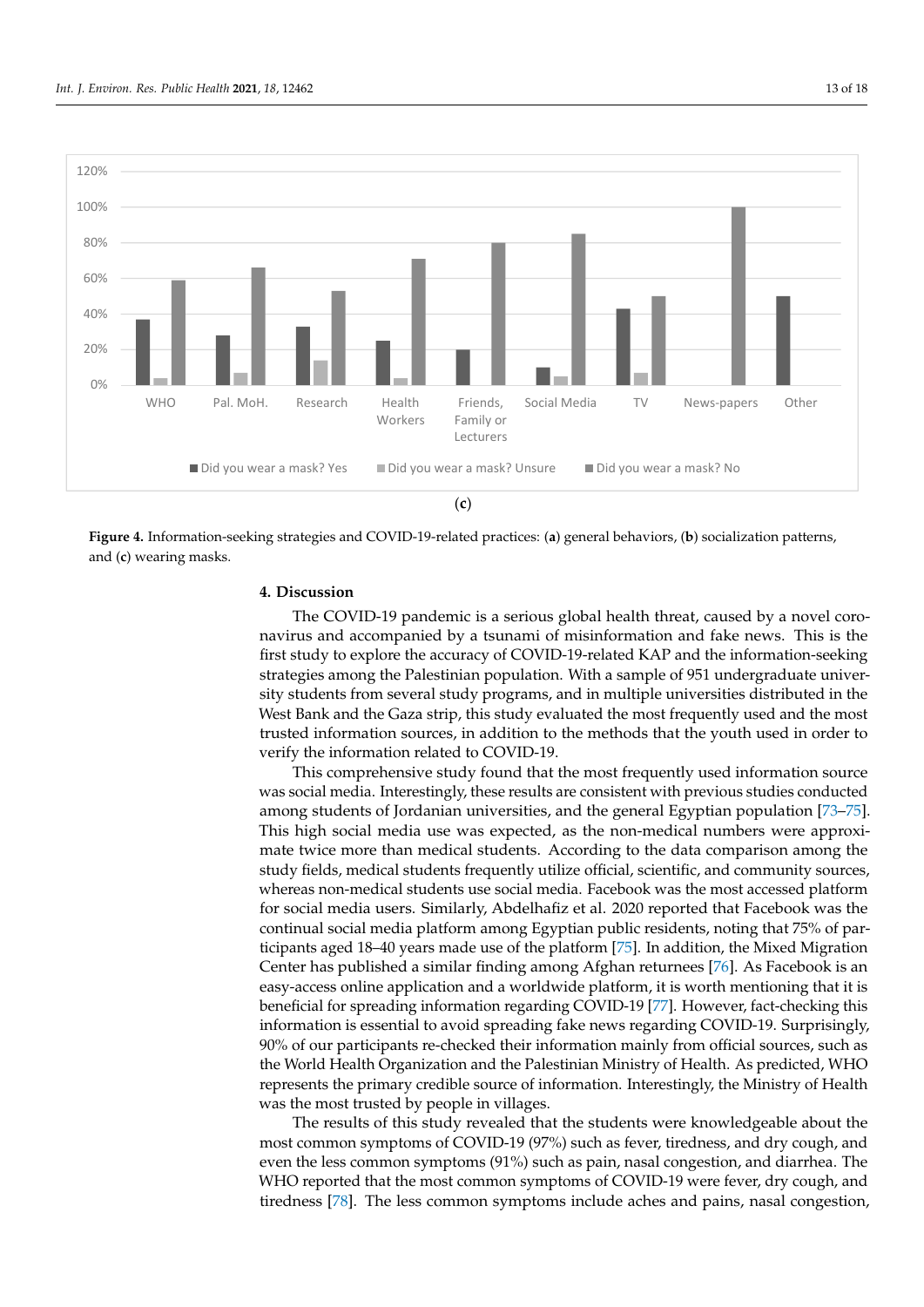headache, conjunctivitis, sore throat, diarrhea, loss of taste or smell, a rash on the skin, and discoloration of fingers or toes. It is worth mentioning that the lower knowledge score was related to the transmission questions; only 8% knew that persons with COVID-19 are infectious even if they were asymptomatic [\[79\]](#page-17-18).

The concerns over the COVID-19 outbreak in Palestine were significantly higher among the students who lived in refugee camps compared to those who live in urban and rural areas. The main factor is the way in which camps are structured, as they have limited spaces with poor ventilation and crowded buildings, and are densely populated; therefore, the chance of the disease spreading is very high [\[80,](#page-17-19)[81\]](#page-17-20).

The participating students were mostly aware of the WHO recommendations, in addition to the Palestinian government undertaken measures and restrictions for movement. This study found three-quarters of the students avoided going to crowded places during the week prior to answering this survey; however, only 33.3% were committed to wearing masks while being outdoors. Unfortunately, this unexpected low percentage contradicts the WHO recommendations, which encourage wearing the non-medical fabric masks in public places, especially when physical distancing of at least 1 m is not possible, such as public transport, shops, or in any other crowded environments [\[78\]](#page-17-17).

Surprisingly, this behavior seems to be related to the participant's gender and academic year. For example, undergraduate males in their second year are more likely to avoid wearing masks when they go to crowded places. A previous study undertaken in Jordan and Egypt, stated that men and late adolescents have a higher chance of participating in risk-taking behavior [\[74](#page-17-21)[,75\]](#page-17-14). The higher risk-taking rates from the previously mentioned participants indicate the lack of commitment at the beginning of the pandemic. In this fashion, it is expected for this behavior to be present in some cities, and for the severity of the epidemic to be underestimated, which has led to an increase in the number of infected people in Palestine.

Interestingly, Alzoubi et al. (2020) pointed out that no significant difference was apparent between the mean of KAP among medical and non-medical students [\[74\]](#page-17-21). In line with this study, no difference was found in the levels of KAP across the study programs, which can be explained by the fact that COVID-19 is a serious global threat about which the media is highly interested in providing comprehensive coverage, and the precautions that several governments committed to after WHO announced COVID-19 as a pandemic [\[23\]](#page-15-8). In contrast, Xiong et al. (2021) found that the Chinese medical students had significantly higher levels of knowledge and sense of awareness regarding the COVID-19 pandemic during its early stages compared to their non-medical peers [\[82\]](#page-17-22).

# *4.1. Strengths*

To the best of the authors' knowledge, this is the first study to analyze the information sources and the information-seeking strategies among the Palestinian population whose humanitarian struggle was further complicated by the COVID-19 pandemic. The target population of this study was university students who are broadly viewed as the upper echelon of health literacy among their friends and social circles; therefore, their healthrelated awareness and behaviors are of the utmost importance for health promotion efforts as they can be either facilitators or barriers for public health messaging. The COVID-19-related infodemic is—supposedly—imposing greater risks on the youth population because of their high degree of access to social media platforms, where user-generated content can perfectly normalize and disseminate misinformation and fake news.

#### *4.2. Limitations*

The first limitation of this study is its dependence on the self-reported outcomes, which make it prone to both information and recall biases. The second limitation is the imbalance in the ratio of female to male respondents, which can be justified by the fact that this study aimed to recruit a nationally representative sample. The third limitation is that overlapping knowledge resources were not identifiable nor distinguishable in this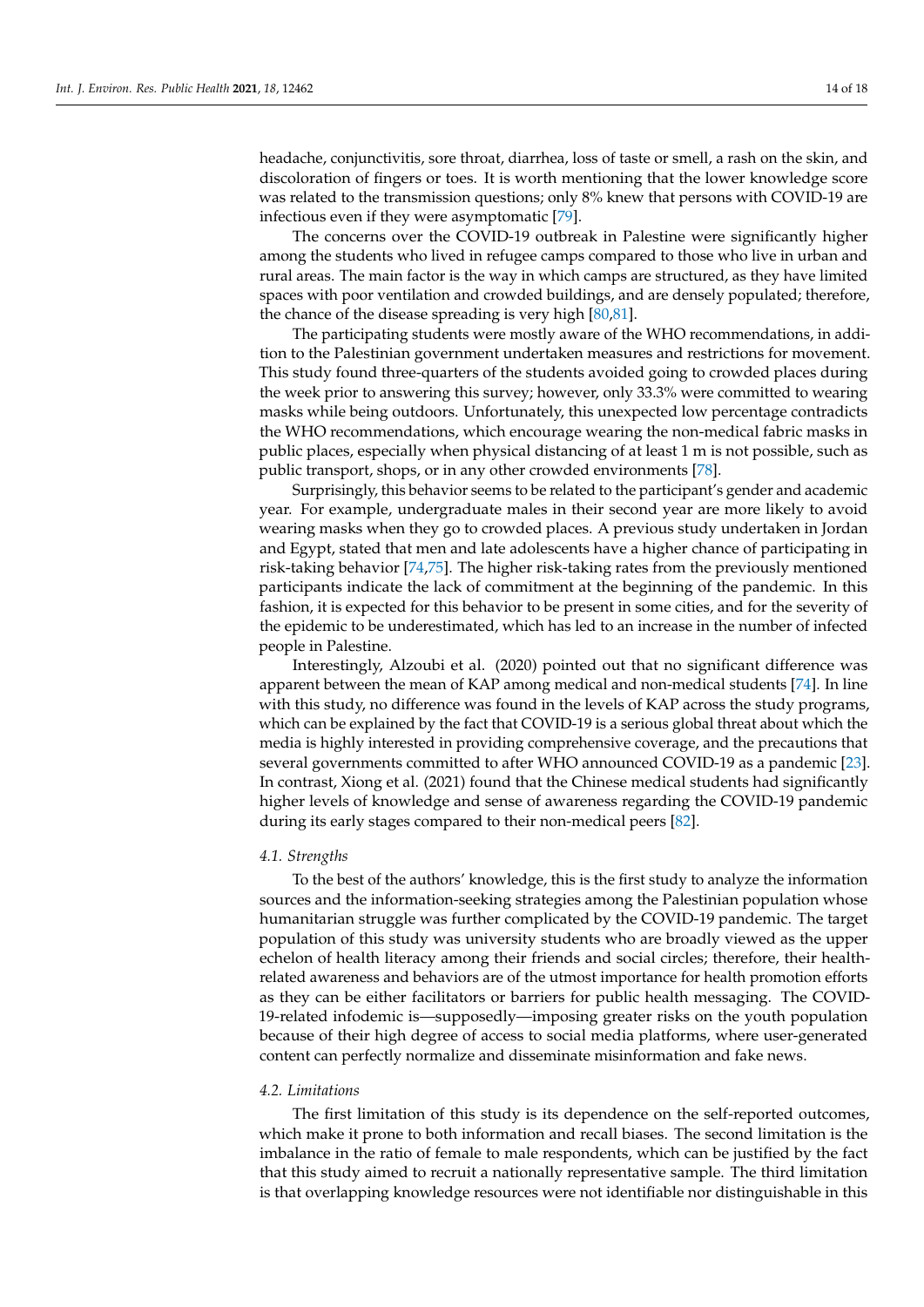study, as the same piece of information may reach the recipient through various platforms multiple times. Finally, as a cross-section study, it was not possible to follow up the trends of students' information-seeking patterns and their COVID-19-related KAP, which were reported to be rapidly changing over the time.

# *4.3. Implications*

The findings of this study imply that social media platforms are of practical value for health promotion strategies that target the young- and middle-age adult population. The information sources were found to affect the surveyed students' attitudes towards COVID-19 and their practices including protective behaviors. This underlies the need for health literacy leverage, especially in conflict zones as a supportive strategy for the fragile health systems. These results call upon enhancing the cooperation between public health authorities in Palestine and universities in order to create awareness programs about the pandemics or other health emergencies through the educational curricula.

# **5. Conclusions**

This study provided an insight into the information sources used by Palestinian university students, the sources they trusted, and the information formats they preferred. These results may help public health authorities to locate the information sources used by university students, and which thus should be targeted. Efforts should be undertaken to recommend healthcare workers as credible information sources. In this way, they will be able to prevent the spread of misleading information and provide high-quality information, especially within unconventional settings such as refugee camps.

**Author Contributions:** Conceptualization, I.B. and E.K.; data curation, I.B, B.N.Y., S.O.A., S.Y., T.N.S., N.M.S., H.M.K. and Y.Q.; formal analysis, N.M., I.B. and E.K.; funding acquisition, S.A.; investigation, B.N.Y., S.O.A., S.Y., T.N.S., N.M.S., H.M.K. and Y.Q.; methodology, N.M. and I.B.; supervision, E.K.; validation, N.M., I.B. and E.K.; writing—original draft, N.M., I.B., B.N.Y. and A.R.; writing—review & editing, A.R., S.A. and E.K. All authors have read and agreed to the published version of the manuscript.

**Funding:** The work of A.R. was supported by Masaryk University grants number MUNI/IGA/1543/2020 and MUNI/A/1608/2020.

**Institutional Review Board Statement:** The study was conducted according to the guidelines of the Declaration of Helsinki and approved by Al-Quds University Research Ethics Committee.

**Informed Consent Statement:** Informed consent was obtained from all participants involved in the study.

**Data Availability Statement:** The data that support the findings of this study are available from the corresponding author upon reasonable request.

**Acknowledgments:** The authors would like to thank all the anonymously participating students for their valuable time that they had dedicated to take part in this study.

**Conflicts of Interest:** The authors declare no conflict of interest.

#### **References**

- <span id="page-14-0"></span>1. World Health Organization (WHO). COVID-19 Timeline. Available online: [https://www.who.int/news/item/27-04-2020-who](https://www.who.int/news/item/27-04-2020-who-timeline---covid-19)[timeline---covid-19](https://www.who.int/news/item/27-04-2020-who-timeline---covid-19) (accessed on 19 September 2021).
- <span id="page-14-1"></span>2. World Health Organization (WHO). Novel Coronavirus—China. Available online: [https://www.who.int/emergencies/disease](https://www.who.int/emergencies/disease-outbreak-news/item/2020-DON233)[outbreak-news/item/2020-DON233](https://www.who.int/emergencies/disease-outbreak-news/item/2020-DON233) (accessed on 19 September 2021).
- <span id="page-14-2"></span>3. World Health Organization (WHO). Naming the Coronavirus Disease (COVID-19) and the Virus That Causes It. Available online: [https://www.who.int/emergencies/diseases/novel-coronavirus-2019/technical-guidance/naming-the-coronavirus](https://www.who.int/emergencies/diseases/novel-coronavirus-2019/technical-guidance/naming-the-coronavirus-disease-(covid-2019)-and-the-virus-that-causes-it)[disease-\(covid-2019\)-and-the-virus-that-causes-it](https://www.who.int/emergencies/diseases/novel-coronavirus-2019/technical-guidance/naming-the-coronavirus-disease-(covid-2019)-and-the-virus-that-causes-it) (accessed on 19 September 2021).
- <span id="page-14-3"></span>4. Cascella, M.; Rajnik, M.; Aleem, A.; Dulebohn, S.C.; Di Napoli, R. *Features, Evaluation, and Treatment of Coronavirus (COVID-19)*; StatPearls: Treasure Island, FL, USA, 2021.
- <span id="page-14-4"></span>5. Zhou, M.; Zhang, X.; Qu, J. Coronavirus disease 2019 (COVID-19): A clinical update. *Front. Med.* **2020**, *14*, 126–135. [\[CrossRef\]](http://doi.org/10.1007/s11684-020-0767-8)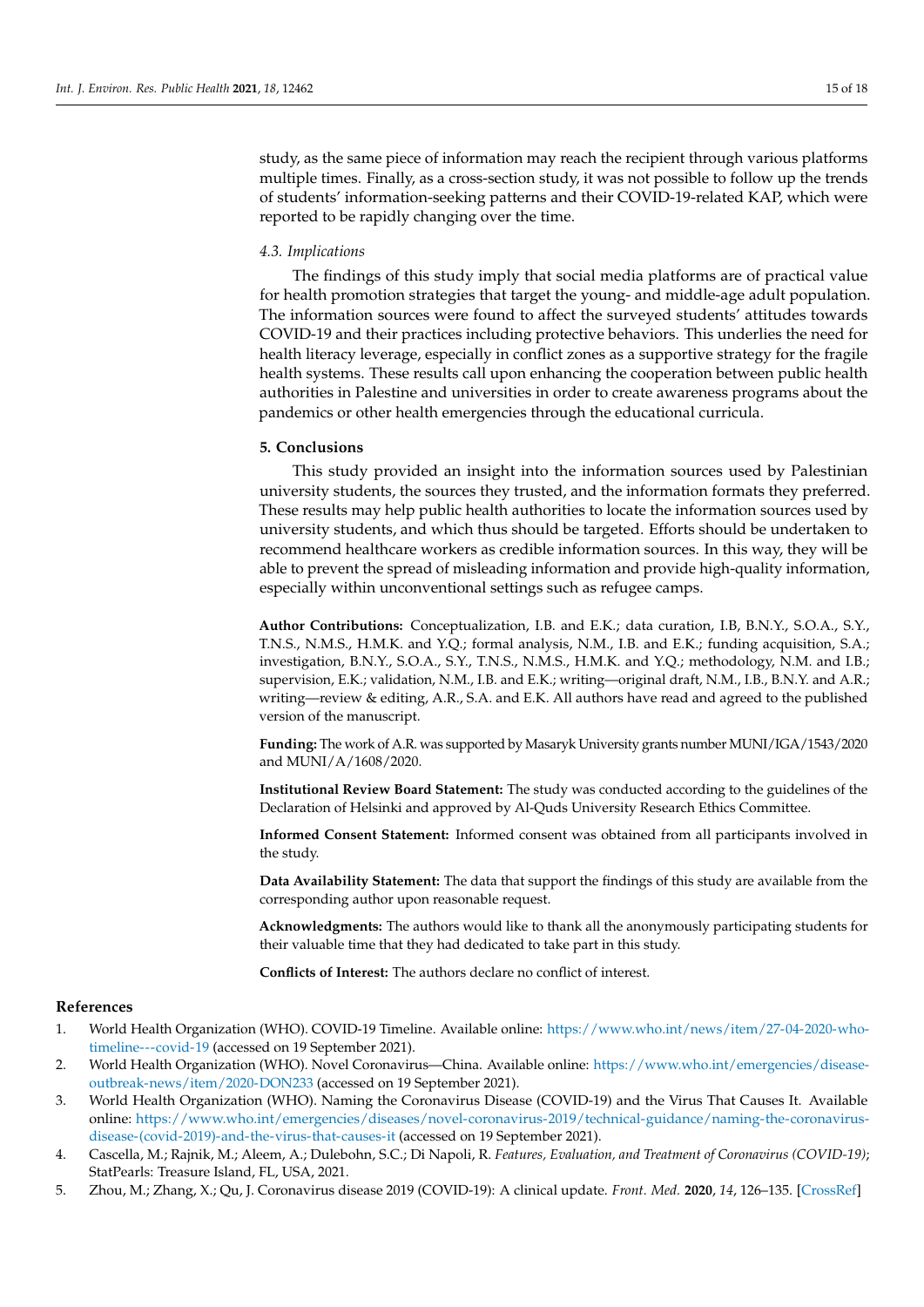- 6. Jin, X.; Lian, J.S.; Hu, J.H.; Gao, J.; Zheng, L.; Zhang, Y.M.; Hao, S.R.; Jia, H.Y.; Cai, H.; Zhang, X.L.; et al. Epidemiological, clinical and virological characteristics of 74 cases of coronavirus-infected disease 2019 (COVID-19) with gastrointestinal symptoms. *Gut* **2020**, *69*, 1002–1009. [\[CrossRef\]](http://doi.org/10.1136/gutjnl-2020-320926)
- 7. National Institute of Neurological Disorders and Stroke. Coronavirus and the Nervous System. Available online: [https:](https://www.ninds.nih.gov/Current-Research/Coronavirus-and-NINDS/nervous-system) [//www.ninds.nih.gov/Current-Research/Coronavirus-and-NINDS/nervous-system](https://www.ninds.nih.gov/Current-Research/Coronavirus-and-NINDS/nervous-system) (accessed on 21 September 2021).
- 8. Ahmed, M.U.; Hanif, M.; Ali, M.J.; Haider, M.A.; Kherani, D.; Memon, G.M.; Karim, A.H.; Sattar, A. Neurological Manifestations of COVID-19 (SARS-CoV-2): A Review. *Front. Neurol.* **2020**, *11*, 518. [\[CrossRef\]](http://doi.org/10.3389/fneur.2020.00518)
- 9. Sheraton, M.; Deo, N.; Kashyap, R.; Surani, S. A Review of Neurological Complications of COVID-19. *Cureus* **2020**, *12*, e8192. [\[CrossRef\]](http://doi.org/10.7759/cureus.8192)
- 10. Chen, X.; Laurent, S.; Onur, O.A.; Kleineberg, N.N.; Fink, G.R.; Schweitzer, F.; Warnke, C. A systematic review of neurological symptoms and complications of COVID-19. *J. Neurol.* **2020**, *268*, 392–402. [\[CrossRef\]](http://doi.org/10.1007/s00415-020-10067-3)
- <span id="page-15-1"></span>11. dos Santos, J.A.; Normando, A.G.C.; da Silva, R.L.C.; Acevedo, A.C.; Canto, G.D.L.; Sugaya, N.; Santos-Silva, A.R.; Guerra, E.N.S. Oral Manifestations in Patients with COVID-19: A 6-Month Update. *J. Dent. Res.* **2021**, *100*, 1321–1329. [\[CrossRef\]](http://doi.org/10.1177/00220345211029637)
- 12. Rokkas, T. Gastrointestinal involvement in COVID-19: A systematic review and meta-analysis. *Ann. Gastroenterol.* **2020**, *33*, 355. [\[CrossRef\]](http://doi.org/10.20524/aog.2020.0506) [\[PubMed\]](http://www.ncbi.nlm.nih.gov/pubmed/32624655)
- <span id="page-15-0"></span>13. Tariq, R.; Saha, S.; Furqan, F.; Hassett, L.; Pardi, D.; Khanna, S. Prevalence and Mortality of COVID-19 Patients with Gastrointestinal Symptoms: A Systematic Review and Meta-analysis. *Mayo Clin. Proc.* **2020**, *95*, 1632–1648. [\[CrossRef\]](http://doi.org/10.1016/j.mayocp.2020.06.003) [\[PubMed\]](http://www.ncbi.nlm.nih.gov/pubmed/32753138)
- <span id="page-15-2"></span>14. Seirafianpour, F.; Sodagar, S.; Pour Mohammad, A.; Panahi, P.; Mozafarpoor, S.; Almasi, S.; Goodarzi, A. Cutaneous manifestations and considerations in COVID-19 pandemic: A systematic review. *Dermatol. Ther.* **2020**, *33*, e13986. [\[CrossRef\]](http://doi.org/10.1111/dth.13986) [\[PubMed\]](http://www.ncbi.nlm.nih.gov/pubmed/32639077)
- 15. Wollina, U.; Karadağ, A.S.; Rowland-Payne, C.; Chiriac, A.; Lotti, T. Cutaneous signs in COVID-19 patients: A review. *Dermatol. Ther.* **2020**, *33*, e13549. [\[CrossRef\]](http://doi.org/10.1111/dth.13549)
- 16. Riad, A.; Kassem, I.; Issa, J.; Badrah, M.; Klugar, M. Angular cheilitis of COVID-19 patients: A case-series and literature review. *Oral Dis.* **2020**. [\[CrossRef\]](http://doi.org/10.1111/odi.13675)
- 17. Hocková, B.; Riad, A.; Valky, J.; Šulajová, Z.; Stebel, A.; Slávik, R.; Beˇcková, Z.; Pokorná, A.; Klugarová, J.; Klugar, M. Oral Complications of ICU Patients with COVID-19: Case-Series and Review of Two Hundred Ten Cases. *J. Clin. Med.* **2021**, *10*, 581. [\[CrossRef\]](http://doi.org/10.3390/jcm10040581)
- <span id="page-15-3"></span>18. Riad, A.; Kassem, I.; Hockova, B.; Badrah, M.; Klugar, M. Tongue ulcers associated with SARS-CoV-2 infection: A case series. *Oral Dis.* **2020**. [\[CrossRef\]](http://doi.org/10.1111/odi.13635)
- <span id="page-15-4"></span>19. World Health Organization (WHO). WHO Modes of Transmission of Virus Causing COVID-19: Implications for IPC Precaution Recommendations. Available online: [https://www.who.int/news-room/commentaries/detail/modes-of-transmission-of-virus](https://www.who.int/news-room/commentaries/detail/modes-of-transmission-of-virus-causing-covid-19-implications-for-ipc-precaution-recommendations)[causing-covid-19-implications-for-ipc-precaution-recommendations](https://www.who.int/news-room/commentaries/detail/modes-of-transmission-of-virus-causing-covid-19-implications-for-ipc-precaution-recommendations) (accessed on 19 September 2021).
- <span id="page-15-5"></span>20. Majumder, J.; Minko, T. Recent Developments on Therapeutic and Diagnostic Approaches for COVID-19. *AAPS J.* **2021**, *23*, 14. [\[CrossRef\]](http://doi.org/10.1208/s12248-020-00532-2) [\[PubMed\]](http://www.ncbi.nlm.nih.gov/pubmed/33400058)
- <span id="page-15-6"></span>21. Mahase, E. COVID-19: Molnupiravir reduces risk of hospital admission or death by 50% in patients at risk, MSD reports. *BMJ* **2021**, *375*, n2422. [\[CrossRef\]](http://doi.org/10.1136/bmj.n2422)
- <span id="page-15-7"></span>22. World Health Organization (WHO). WHO Issues Its First Emergency Use Validation for a COVID-19 Vaccine and Emphasizes Need for Equitable Global Access. Available online: [https://www.who.int/news/item/31-12-2020-who-issues-its-first](https://www.who.int/news/item/31-12-2020-who-issues-its-first-emergency-use-validation-for-a-covid-19-vaccine-and-emphasizes-need-for-equitable-global-access)[emergency-use-validation-for-a-covid-19-vaccine-and-emphasizes-need-for-equitable-global-access](https://www.who.int/news/item/31-12-2020-who-issues-its-first-emergency-use-validation-for-a-covid-19-vaccine-and-emphasizes-need-for-equitable-global-access) (accessed on 19 September 2021).
- <span id="page-15-8"></span>23. World Health Organization (WHO). WHO Director-General's Opening Remarks at the Media Briefing on COVID-19—13 March 2020. Available online: [https://www.who.int/dg/speeches/detail/who-director-general-s-opening-remarks-at-the-media](https://www.who.int/dg/speeches/detail/who-director-general-s-opening-remarks-at-the-media-briefing-on-covid-19---11-march-2020)[briefing-on-covid-19---11-march-2020](https://www.who.int/dg/speeches/detail/who-director-general-s-opening-remarks-at-the-media-briefing-on-covid-19---11-march-2020) (accessed on 1 May 2020).
- <span id="page-15-9"></span>24. Bloomberg More than 5.92 Billion Shots Given: COVID-19 Vaccine Tracker. Available online: [https://www.bloomberg.com/](https://www.bloomberg.com/graphics/covid-vaccine-tracker-global-distribution/) [graphics/covid-vaccine-tracker-global-distribution/](https://www.bloomberg.com/graphics/covid-vaccine-tracker-global-distribution/) (accessed on 19 September 2021).
- 25. Riad, A.; Pokorná, A.; Klugarová, J.; Antalová, N.; Kantorová, L.; Koščík, M.; Klugar, M. Side Effects of mRNA-Based COVID-19 Vaccines among Young Adults (18–30 Years Old): An Independent Post-Marketing Study. *Pharmaceuticals* **2021**, *14*, 1049. [\[CrossRef\]](http://doi.org/10.3390/ph14101049)
- 26. Klugar, M.; Riad, A.; Mekhemar, M.; Conrad, J.; Buchbender, M.; Howaldt, H.-P.; Attia, S. Side Effects of mRNA-Based and Viral Vector-Based COVID-19 Vaccines among German Healthcare Workers. *Biology* **2021**, *10*, 752. [\[CrossRef\]](http://doi.org/10.3390/biology10080752)
- 27. Riad, A.; Hocková, B.; Kantorová, L.; Slávik, R.; Spurná, L.; Stebel, A.; Havril'ak, M.; Klugar, M. Side Effects of mRNA-Based COVID-19 Vaccine: Nationwide Phase IV Study among Healthcare Workers in Slovakia. *Pharmaceuticals* **2021**, *14*, 873. [\[CrossRef\]](http://doi.org/10.3390/ph14090873) [\[PubMed\]](http://www.ncbi.nlm.nih.gov/pubmed/34577573)
- 28. Dziedzic, A.; Riad, A.; Attia, S.; Klugar, M.; Tanasiewicz, M. Self-Reported Adverse Events of COVID-19 Vaccines in Polish Healthcare Workers and Medical Students. Cross-Sectional Study and Pooled Analysis of CoVaST Project Results in Central Europe. *J. Clin. Med.* **2021**, *10*, 5338. [\[CrossRef\]](http://doi.org/10.3390/jcm10225338)
- 29. Riad, A.; Sağıroğlu, D.; Üstün, B.; Pokorná, A.; Klugarová, J.; Attia, S.; Klugar, M. Prevalence and Risk Factors of CoronaVac Side Effects: An Independent Cross-Sectional Study among Healthcare Workers in Turkey. *J. Clin. Med.* **2021**, *10*, 2629. [\[CrossRef\]](http://doi.org/10.3390/jcm10122629) [\[PubMed\]](http://www.ncbi.nlm.nih.gov/pubmed/34203769)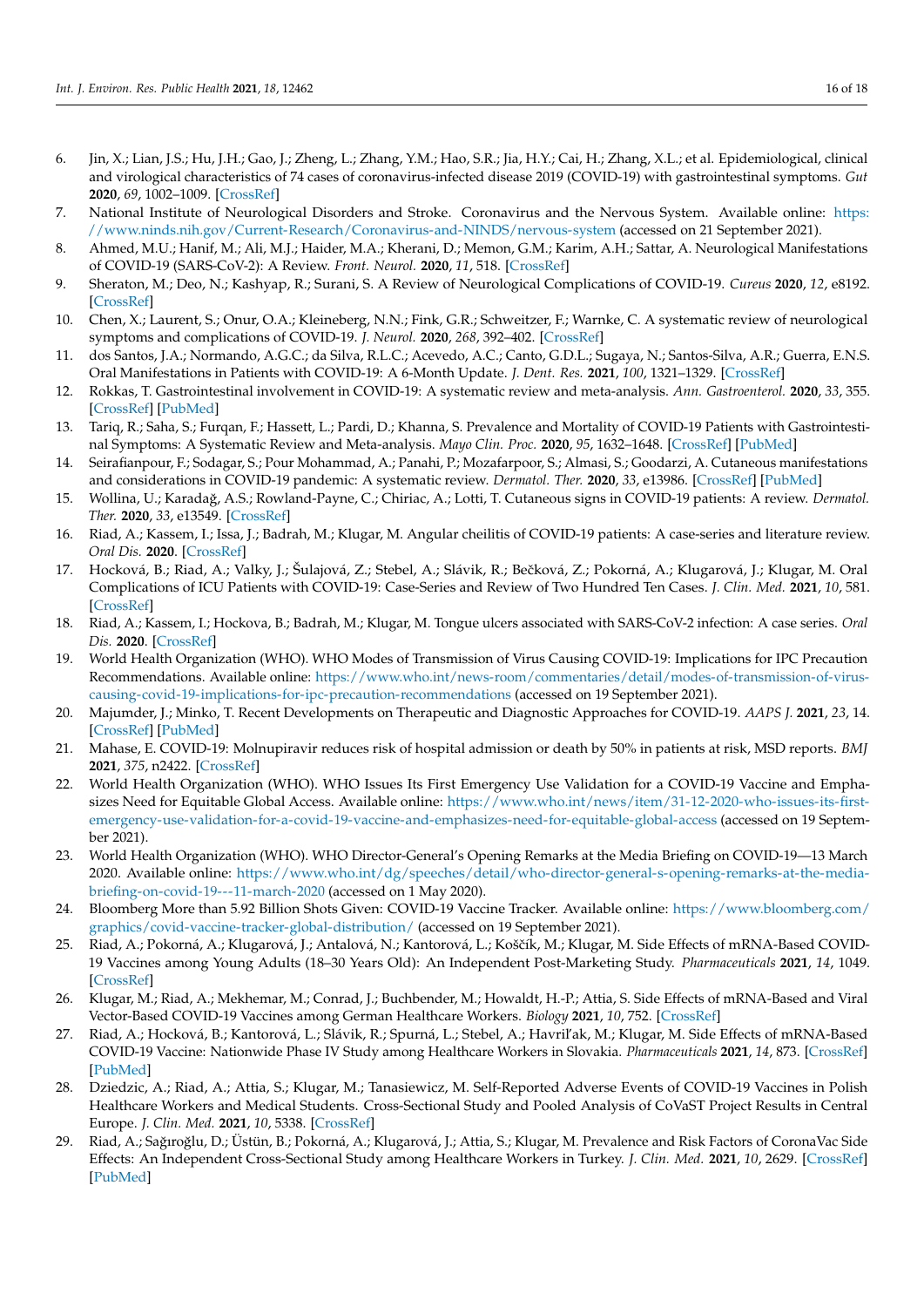- <span id="page-16-0"></span>30. Riad, A.; Pokorná, A.; Mekhemar, M.; Conrad, J.; Klugarová, J.; Koščík, M.; Klugar, M.; Attia, S. Safety of ChAdOx1 nCoV-19 Vaccine: Independent Evidence from Two EU States. *Vaccines* **2021**, *9*, 673. [\[CrossRef\]](http://doi.org/10.3390/vaccines9060673)
- <span id="page-16-1"></span>31. The British Broadcasting Corporation (BBC). Coronavirus: The World in Lockdown in Maps and Charts. Available online: <https://www.bbc.com/news/world-52103747> (accessed on 19 September 2021).
- <span id="page-16-2"></span>32. Kenyon, C. Flattening-the-curve associated with reduced COVID-19 case fatality rates—An ecological analysis of 65 countries. *J. Infect.* **2020**, *81*, e98–e99. [\[CrossRef\]](http://doi.org/10.1016/j.jinf.2020.04.007) [\[PubMed\]](http://www.ncbi.nlm.nih.gov/pubmed/32305488)
- <span id="page-16-4"></span>33. Thunstrom, L.; Newbold, S.; Finnoff, D.; Ashworth, M.; Shogren, J.F. The Benefits and Costs of Using Social Distancing to Flatten the Curve for COVID-19. *SSRN Electron. J.* **2020**. [\[CrossRef\]](http://doi.org/10.1017/bca.2020.12)
- <span id="page-16-3"></span>34. Greenstone, M.; Nigam, V. Does Social Distancing Matter? *SSRN Electron. J.* **2020**. [\[CrossRef\]](http://doi.org/10.2139/ssrn.3561244)
- <span id="page-16-5"></span>35. Alawia, R.; Riad, A.; Kateeb, E. Risk perception and readiness of dental students to treat patients amid COVID-19: Implication for dental education. *Oral Dis.* **2020**. [\[CrossRef\]](http://doi.org/10.1111/odi.13593)
- <span id="page-16-6"></span>36. Alawia, R.; Riad, A.; Kateeb, E. Knowledge and attitudes among dental students about COVID-19 and its precautionary measures: A cross-sectional study. *J. Oral Med. Oral Surg.* **2021**, *27*, 17. [\[CrossRef\]](http://doi.org/10.1051/mbcb/2020056)
- 37. Elmer, T.; Mepham, K.; Stadtfeld, C. Students under lockdown: Comparisons of students' social networks and mental health before and during the COVID-19 crisis in Switzerland. *PLoS ONE* **2020**, *15*, e0236337. [\[CrossRef\]](http://doi.org/10.1371/journal.pone.0236337) [\[PubMed\]](http://www.ncbi.nlm.nih.gov/pubmed/32702065)
- <span id="page-16-7"></span>38. Fawaz, M.; Samaha, A. E-learning: Depression, anxiety, and stress symptomatology among Lebanese university students during COVID-19 quarantine. *Nurs. Forum* **2021**, *56*, 52–57. [\[CrossRef\]](http://doi.org/10.1111/nuf.12521)
- <span id="page-16-8"></span>39. Juvinyà-Canal, D.; Suñer-Soler, R.; Porquet, A.B.; Vernay, M.; Blanchard, H.; Bertran-Noguer, C. Health Literacy among Health and Social Care University Students. *Int. J. Environ. Res. Public Health* **2020**, *17*, 2273. [\[CrossRef\]](http://doi.org/10.3390/ijerph17072273) [\[PubMed\]](http://www.ncbi.nlm.nih.gov/pubmed/32230985)
- 40. Vozikis, A.; Drivas, K.; Milioris, K. Health literacy among university students in Greece: Determinants and association with self-perceived health, health behaviours and health risks. *Arch. Public Health* **2014**, *72*, 1–6. [\[CrossRef\]](http://doi.org/10.1186/2049-3258-72-15) [\[PubMed\]](http://www.ncbi.nlm.nih.gov/pubmed/24987522)
- 41. Kateeb, E.; Danadneh, M.; Pokorná, A.; Klugarová, J.; Abdulqader, H.; Klugar, M.; Riad, A. Predictors of Willingness to Receive COVID-19 Vaccine: Cross-Sectional Study of Palestinian Dental Students. *Vaccines* **2021**, *9*, 954. [\[CrossRef\]](http://doi.org/10.3390/vaccines9090954)
- <span id="page-16-9"></span>42. Riad, A.; Abdulqader, H.; Morgado, M.; Domnori, S.; Koščík, M.; Mendes, J.J.; Klugar, M.; Kateeb, E. Global Prevalence and Drivers of Dental Students' COVID-19 Vaccine Hesitancy. *Vaccines* **2021**, *9*, 566. [\[CrossRef\]](http://doi.org/10.3390/vaccines9060566)
- <span id="page-16-10"></span>43. Attia, S.; Howaldt, H.-P. Impact of COVID-19 on the Dental Community: Part I before Vaccine (BV). *J. Clin. Med.* **2021**, *10*, 288. [\[CrossRef\]](http://doi.org/10.3390/jcm10020288)
- 44. Ammar, N.; Aly, N.M.; Folayan, M.O.; Khader, Y.; Virtanen, J.I.; Al-Batayneh, O.B.; Mohebbi, S.Z.; Attia, S.; Howaldt, H.-P.; Boettger, S.; et al. Behavior change due to COVID-19 among dental academics—The theory of planned behavior: Stresses, worries, training, and pandemic severity. *PLoS ONE* **2020**, *15*, e0239961. [\[CrossRef\]](http://doi.org/10.1371/journal.pone.0239961) [\[PubMed\]](http://www.ncbi.nlm.nih.gov/pubmed/32991611)
- 45. Ammar, N.; Aly, N.M.; Folayan, M.O.; Khader, Y.; Mohebbi, S.Z.; Attia, S.; Howaldt, H.-P.; Boettger, S.; Virtanen, J.; Madi, M.; et al. Perceived Preparedness of Dental Academic Institutions to Cope with the COVID-19 Pandemic: A Multi-Country Survey. *Int. J. Environ. Res. Public Health* **2021**, *18*, 1445. [\[CrossRef\]](http://doi.org/10.3390/ijerph18041445)
- 46. Ammar, N.; Aly, N.M.; Folayan, M.O.; Mohebbi, S.Z.; Attia, S.; Howaldt, H.-P.; Boettger, S.; Khader, Y.; Maharani, D.A.; Rahardjo, A.; et al. Knowledge of dental academics about the COVID-19 pandemic: A multi-country online survey. *BMC Med. Educ.* **2020**, *20*, 1–12. [\[CrossRef\]](http://doi.org/10.1186/s12909-020-02308-w) [\[PubMed\]](http://www.ncbi.nlm.nih.gov/pubmed/33138810)
- <span id="page-16-11"></span>47. Mekhemar, M.; Attia, S.; Dörfer, C.; Conrad, J. Dental Students in Germany throughout the COVID-19 Pandemic: A Psychological Assessment and Cross-Sectional Survey. *Biology* **2021**, *10*, 611. [\[CrossRef\]](http://doi.org/10.3390/biology10070611) [\[PubMed\]](http://www.ncbi.nlm.nih.gov/pubmed/34356466)
- <span id="page-16-12"></span>48. Brennen, J.; Simon, F.; Howard, P.; Nielsen, R. Types, Sources, and Claims of COVID-19 Misinformation. Ph.D. Thesis, University of Oxford, Oxford, UK, 2020.
- <span id="page-16-13"></span>49. United Nations Office for the Coordination of Humanitarian Affairs—Occupied Palestinian Territory; United Nations Office for the Coordination of Humanitarian Affairs. COVID-19 Emergency Situation Report 6 (21–28 April 2020). Available online: <https://www.ochaopt.org/content/covid-19-emergency-situation-report-6> (accessed on 19 September 2021).
- <span id="page-16-14"></span>50. Nazzal, S. Coronavirus Disease (COVID-19) in Palestine. Available online: <https://corona.ps/> (accessed on 19 September 2021).
- <span id="page-16-15"></span>51. Kouzy, R.; Abi Jaoude, J.; Kraitem, A.; El Alam, M.B.; Karam, B.; Adib, E.; Zarka, J.; Traboulsi, C.; Akl, E.W.; Baddour, K.; et al. Coronavirus Goes Viral: Quantifying the COVID-19 Misinformation Epidemic on Twitter. *Cureus* **2020**, *12*, e7255. [\[CrossRef\]](http://doi.org/10.7759/cureus.7255)
- <span id="page-16-16"></span>52. Van Bavel, J.J.V.; Baicker, K.; Boggio, P.S.; Capraro, V.; Cichocka, A.; Cikara, M.; Crockett, M.J.; Crum, A.J.; Douglas, K.M.; Druckman, J.N.; et al. Using social and behavioural science to support COVID-19 pandemic response. *Nat. Hum. Behav.* **2020**, *4*, 460–471. [\[CrossRef\]](http://doi.org/10.1038/s41562-020-0884-z)
- <span id="page-16-18"></span><span id="page-16-17"></span>53. Bandura, A. Health promotion by social cognitive means. *Health Educ. Behav.* **2004**, *31*, 143–164. [\[CrossRef\]](http://doi.org/10.1177/1090198104263660)
- 54. Qazi, A.; Qazi, J.; Naseer, K.; Zeeshan, M.; Hardaker, G.; Maitama, J.Z.; Haruna, K. Analyzing situational awareness through public opinion to predict adoption of social distancing amid pandemic COVID-19. *J. Med. Virol.* **2020**, *92*, 849–855. [\[CrossRef\]](http://doi.org/10.1002/jmv.25840)
- <span id="page-16-19"></span>55. Setbon, M.; Raude, J. Factors in vaccination intention against the pandemic influenza A/H1N1. *Eur. J. Public Health* **2010**, *20*, 490–494. [\[CrossRef\]](http://doi.org/10.1093/eurpub/ckq054)
- <span id="page-16-20"></span>56. Rubin, G.J.; Amlôt, R.; Page, L.; Wessely, S. Public perceptions, anxiety, and behaviour change in relation to the swine flu outbreak: Cross sectional telephone survey. *BMJ* **2009**, *339*, 156. [\[CrossRef\]](http://doi.org/10.1136/bmj.b2651) [\[PubMed\]](http://www.ncbi.nlm.nih.gov/pubmed/19574308)
- <span id="page-16-21"></span>57. Ahmed, S.T. Managing News Overload (MNO): The COVID-19 Infodemic. *Information* **2020**, *11*, 375. [\[CrossRef\]](http://doi.org/10.3390/info11080375)
- <span id="page-16-22"></span>58. Bastani, P.; Hakimzadeh, S.M.; Bahrami, M.A. Designing a conceptual framework for misinformation on social media: A qualitative study on COVID-19. *BMC Res. Notes* **2021**, *14*, 408. [\[CrossRef\]](http://doi.org/10.1186/s13104-021-05822-2) [\[PubMed\]](http://www.ncbi.nlm.nih.gov/pubmed/34727969)